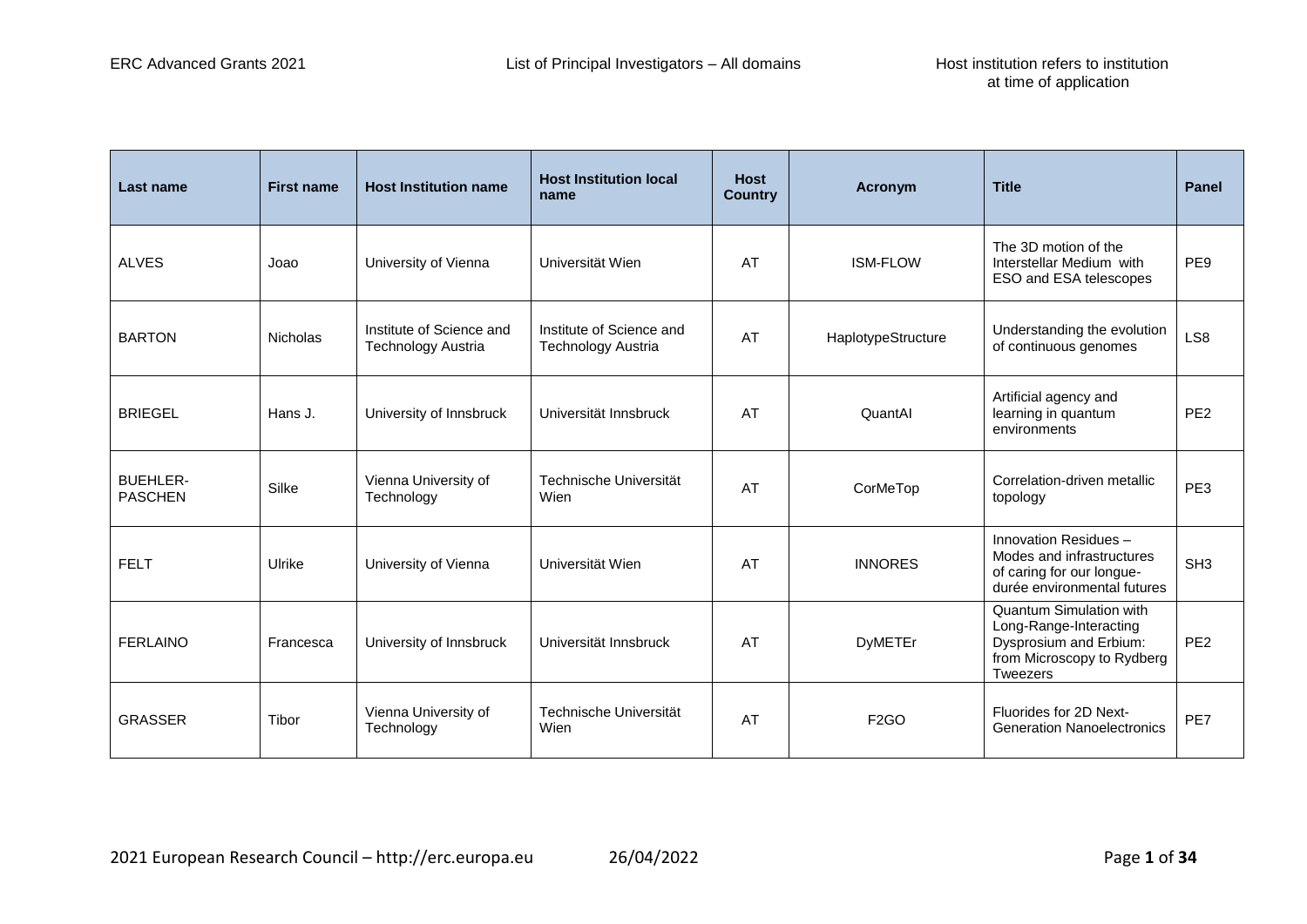| Last name           | <b>First name</b> | <b>Host Institution name</b>                  | <b>Host Institution local</b><br>name   | <b>Host</b><br><b>Country</b> | <b>Acronym</b>       | <b>Title</b>                                                                                                                                                                                       | <b>Panel</b>    |
|---------------------|-------------------|-----------------------------------------------|-----------------------------------------|-------------------------------|----------------------|----------------------------------------------------------------------------------------------------------------------------------------------------------------------------------------------------|-----------------|
| <b>MARCHART</b>     | Oliver            | University of Vienna                          | Universität Wien                        | AT                            | PREDEF               | <b>PREFIGURING</b><br>DEMOCRATIC FUTURES.<br><b>CULTURAL AND</b><br><b>THEORETICAL</b><br><b>RESPONSES TO THE</b><br><b>CRISIS OF POLITICAL</b><br><b>IMAGINATION</b>                              | SH <sub>5</sub> |
| <b>MATTHES</b>      | Jörg              | University of Vienna                          | Universität Wien                        | AT                            | <b>DIGIHATE</b>      | Digital Hate: Perpetrators,<br>Audiences, and<br>(Dis)Empowered Targets                                                                                                                            | SH <sub>3</sub> |
| <b>SCHERNHAMMER</b> | Eva               | Medical University of<br>Vienna               | Medizinische Universität<br>Wien        | AT                            | <b>CLOCKrisk</b>     | Targeting the circadian<br>clock in personalized<br>disease prevention                                                                                                                             | LS7             |
| <b>THEDIECK</b>     | Kathrin           | University of Innsbruck                       | Universität Innsbruck                   | AT                            | <b>BEYOND STRESS</b> | The stress granule<br>machinery controls<br>metabolic signaling through<br>mTOR at steady-state                                                                                                    | LS <sub>1</sub> |
| <b>CARMELIET</b>    | Peter             | Flanders Institute for<br>Biotechnology (VIB) | Vlaams Instituut voor<br>Biotechnologie | <b>BF</b>                     | <b>MystIMEC</b>      | Endothelial<br>immunosuppressive<br>mystery genes for<br>alternative immunotherapy:<br>artificial intelligence-driven<br>target discovery and lipid<br>nanoparticle/RNA-based<br>target validation | LS4             |
| <b>CLEEREMANS</b>   | Axel              | Free University of<br>Brussels (ULB)          | Université Libre de<br><b>Bruxelles</b> | <b>BE</b>                     | <b>EXPERIENCE</b>    | Are you experienced? An<br>exploration into the<br>functions and value of<br>consciousness                                                                                                         | SH <sub>4</sub> |
| <b>DUWEZ</b>        | Anne-<br>Sophie   | University of Liège                           | Université de Liège                     | BE                            | ChemForce            | Chemistry under Force                                                                                                                                                                              | PE4             |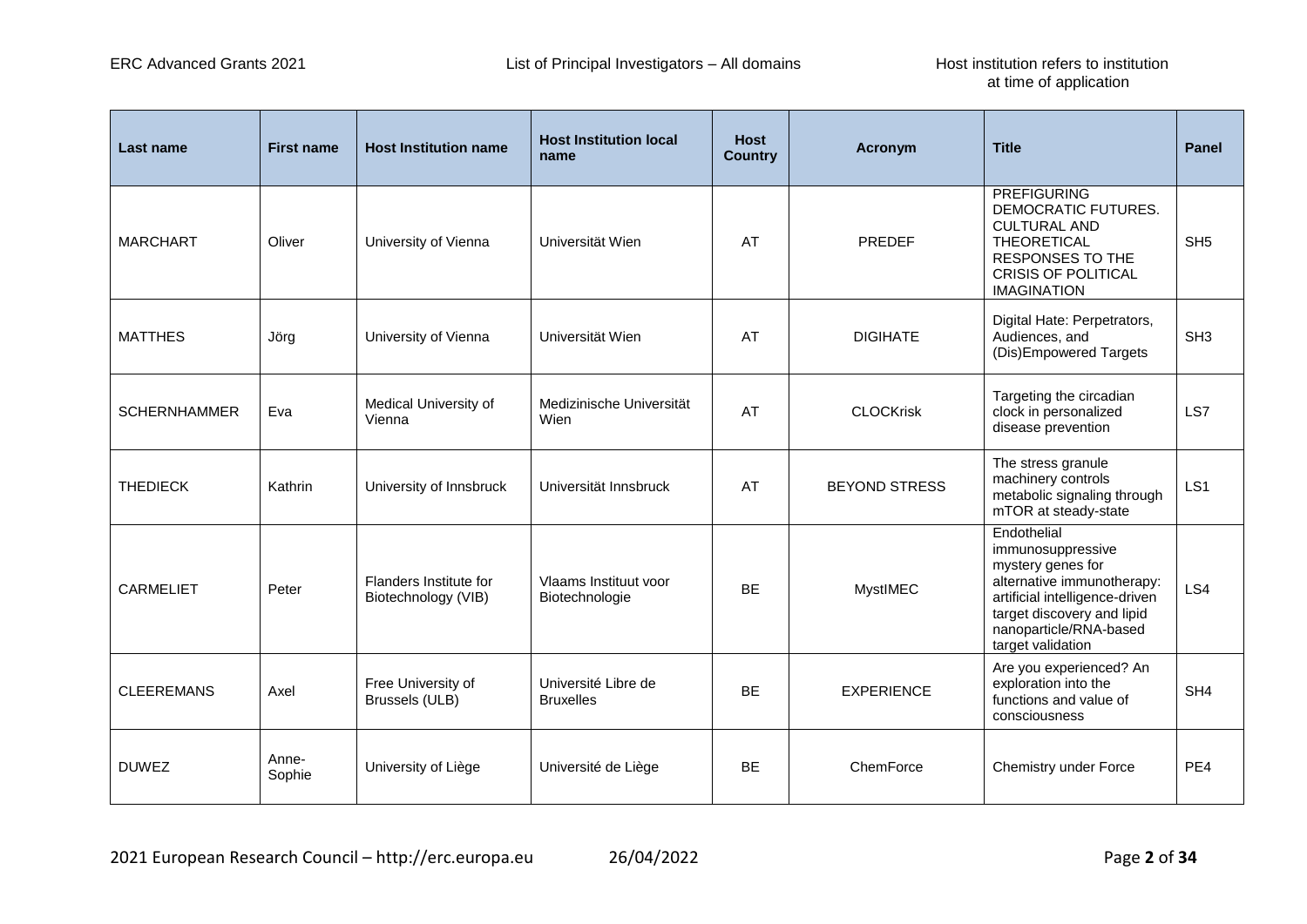| Last name         | <b>First name</b> | <b>Host Institution name</b>                    | <b>Host Institution local</b><br>name   | <b>Host</b><br><b>Country</b> | Acronym              | <b>Title</b>                                                                                                                      | <b>Panel</b>    |
|-------------------|-------------------|-------------------------------------------------|-----------------------------------------|-------------------------------|----------------------|-----------------------------------------------------------------------------------------------------------------------------------|-----------------|
| <b>KUIPERS</b>    | Giselinde         | <b>KU Leuven</b>                                | <b>KU Leuven</b>                        | <b>BE</b>                     | <b>BINQ</b>          | Beauty and Inequality:<br>Physical Appearance,<br>Symbolic Boundaries and<br>Social Dis/advantage in<br><b>Five Global Cities</b> | SH <sub>3</sub> |
| <b>LAMBRECHTS</b> | <b>Diether</b>    | Flanders Institute for<br>Biotechnology (VIB)   | Vlaams Instituut voor<br>Biotechnologie | <b>BF</b>                     | <b>EXPAND IT</b>     | <b>EXPANDing Immune Cells</b><br>and their Tumor Antigens<br>during checkpoint<br>immunotherapy                                   | LS4             |
| <b>MORTELMANS</b> | Dimitri           | University of Antwerp                           | Universiteit Antwerpen                  | <b>BE</b>                     | <b>SINGLETON</b>     | Singleton trajectories.<br>Understanding new life<br>course paths of young<br>adults.                                             | SH <sub>3</sub> |
| <b>SMOLDERS</b>   | Erik              | <b>KU Leuven</b>                                | <b>KU Leuven</b>                        | <b>BF</b>                     | <b>EXPOSOIL</b>      | The Identification of the<br>Reactive Pore Space in<br>Soils                                                                      | <b>PE10</b>     |
| <b>VERSTREKEN</b> | Patrik            | Flanders Institute for<br>Biotechnology (VIB)   | Vlaams Instituut voor<br>Biotechnologie | <b>BE</b>                     | Hibernating_Synapses | Synaptic resilience in Tau-<br>induced neurodegeneration                                                                          | LS <sub>5</sub> |
| <b>WAGEMANS</b>   | Johan             | <b>KU Leuven</b>                                | <b>KU Leuven</b>                        | <b>BF</b>                     | <b>GRAPPA</b>        | <b>Gestalts Relate Aesthetic</b><br>Preferences to Perceptual<br>Analysis                                                         | SH <sub>4</sub> |
| AHMAD-REZA        | Sadeghi           | Technical University of<br>Darmstadt            | Technische Universität<br>Darmstadt     | <b>DE</b>                     | <b>HYDRANOS</b>      | Hardware-assisted Adaptive<br>Cross-Layer Security for<br><b>Computing Systems</b>                                                | PE <sub>6</sub> |
| ALEXA             | Marc              | <b>Technical University of</b><br><b>Berlin</b> | Technische Universität<br><b>Berlin</b> | <b>DE</b>                     | <b>EMERGE</b>        | Geometry Processing as<br>Inference                                                                                               | PE <sub>6</sub> |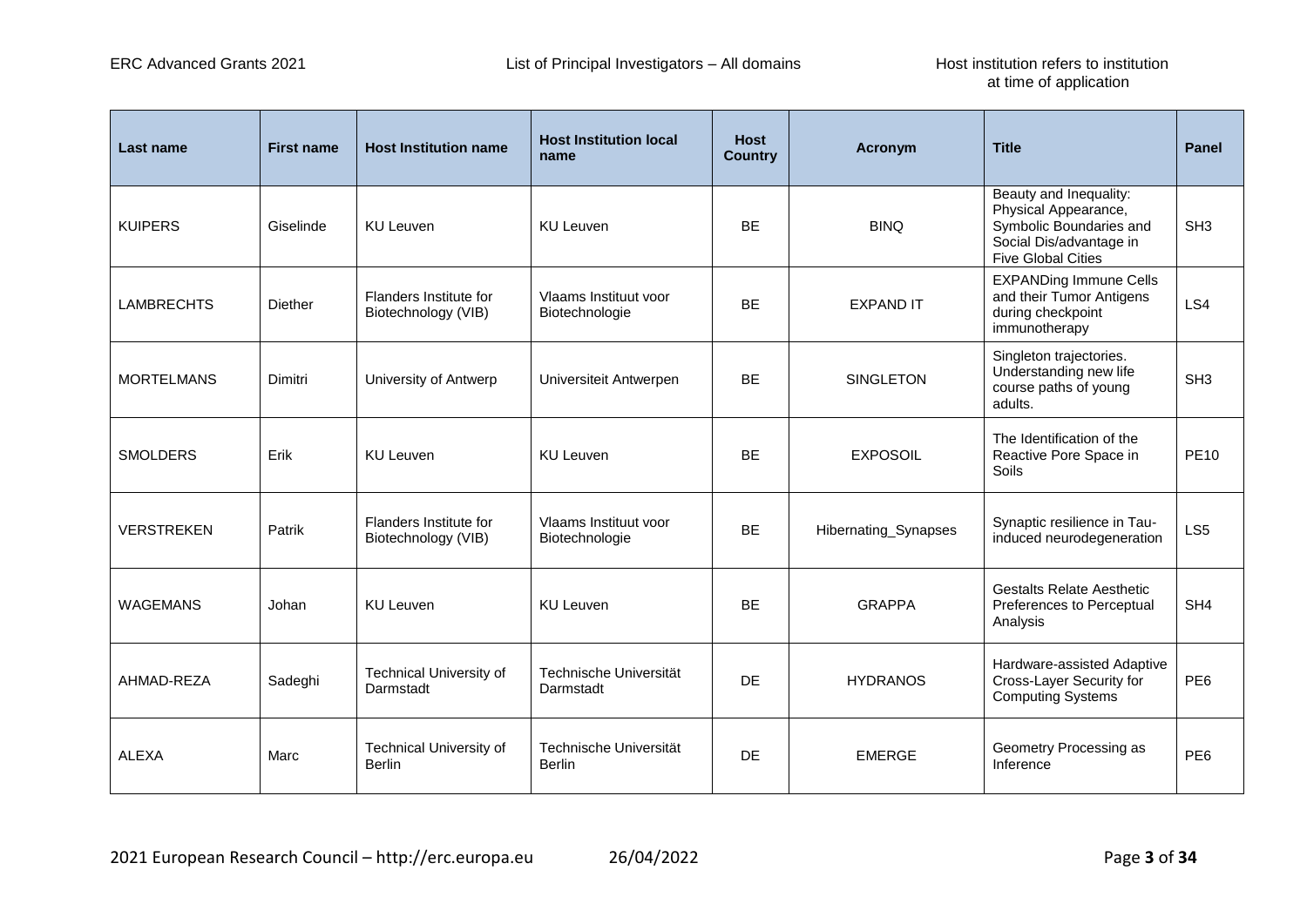| Last name        | <b>First name</b> | <b>Host Institution name</b>       | <b>Host Institution local</b><br>name                               | <b>Host</b><br><b>Country</b> | Acronym               | <b>Title</b>                                                                                                                                          | <b>Panel</b>    |
|------------------|-------------------|------------------------------------|---------------------------------------------------------------------|-------------------------------|-----------------------|-------------------------------------------------------------------------------------------------------------------------------------------------------|-----------------|
| <b>APEL</b>      | Sven              | Saarland University                | Universität des<br>Saarlandes                                       | <b>DE</b>                     | <b>Brains On Code</b> | A Neuroscientific<br>Foundation of Program<br>Comprehension                                                                                           | PE <sub>6</sub> |
| <b>BAAYEN</b>    | Harald            | University of Tübingen             | <b>Eberhard Karls Universität</b><br>Tübingen                       | DF.                           | <b>SUBLIMINAL</b>     | Subliminal learning in the<br>Mandarin lexicon                                                                                                        | SH <sub>4</sub> |
| <b>BÄCHTIGER</b> | Andre             | University of Stuttgart            | Universität Stuttgart                                               | <b>DE</b>                     | <b>DDME</b>           | Designing Democracy on<br>'Mars' and 'Earth':<br>Exploring Citizens'<br>Democratic Preferences in<br>a Deliberative and Co-<br><b>Creative Design</b> | SH <sub>2</sub> |
| <b>BECK</b>      | Martin            | Max Planck Society                 | Max-Planck-Gesellschaft<br>zur Förderung der<br>Wissenschaften e.V. | DE.                           | <b>NPCvalve</b>       | Beyond nucleocytoplasmic<br>transport - Nuclear pores<br>as self-regulating valves for<br>flux across the nuclear<br>envelope                         | LS <sub>1</sub> |
| <b>CHAVAKIS</b>  | Triantafyllos     | Technical University of<br>Dresden | Technische Universität<br><b>Dresden</b>                            | <b>DE</b>                     | <b>LOSYSINCHRON</b>   | Local and systemic<br>mechanisms for metabolic<br>inflammation chronicity                                                                             | LS4             |
| <b>CONTI</b>     | Elena             | Max Planck Society                 | Max-Planck-Gesellschaft<br>zur Förderung der<br>Wissenschaften e.V. | <b>DE</b>                     | <b>GOVERNA</b>        | Understanding the<br>molecular principles<br>governing mRNP<br>architecture                                                                           | LS <sub>1</sub> |
| <b>CORCILIUS</b> | Klaus             | University of Tübingen             | <b>Eberhard Karls Universität</b><br>Tübingen                       | <b>DE</b>                     | <b>TIDA</b>           | Text and Idea of Aristotle's<br>Science of Living Things                                                                                              | SH <sub>5</sub> |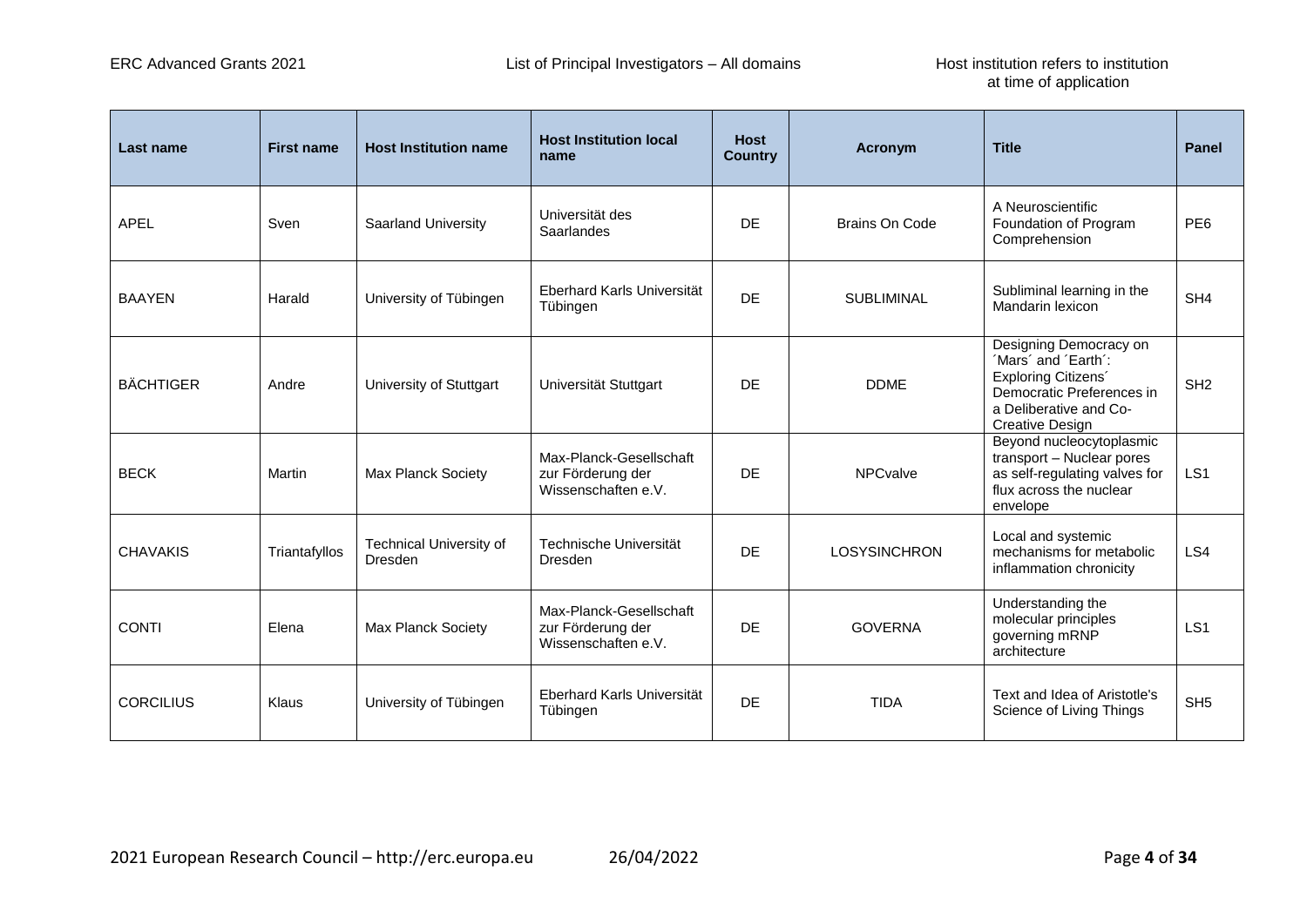| Last name         | <b>First name</b> | <b>Host Institution name</b>                                  | <b>Host Institution local</b><br>name                               | <b>Host</b><br><b>Country</b> | Acronym         | <b>Title</b>                                                                                                                        | <b>Panel</b>    |
|-------------------|-------------------|---------------------------------------------------------------|---------------------------------------------------------------------|-------------------------------|-----------------|-------------------------------------------------------------------------------------------------------------------------------------|-----------------|
| <b>DEHNEN</b>     | Stefanie          | University of Marburg                                         | Philipps-Universität<br>Marburg                                     | DE                            | <b>BiCMat</b>   | <b>Bismuth Cluster-Based</b><br><b>Materials</b>                                                                                    | PE <sub>5</sub> |
| <b>DIEFENBACH</b> | Andreas           | Charité - University<br>Hospital                              | Charité -<br>Universitätsmedizin Berlin                             | DF.                           | <b>ILCADAPT</b> | Innate lymphoid cells and<br>tissue adaptation to<br>changing metabolic needs                                                       | LS <sub>6</sub> |
| <b>DIKIC</b>      | Ivan              | Goethe University<br>Frankfurt                                | Goethe-Universität<br>Frankfurt am Main                             | DE                            | ER-REMODEL      | Endoplasmic reticulum<br>remodelling via ER-phagy<br>pathways                                                                       | LS <sub>3</sub> |
| <b>DIMMELER</b>   | Stefanie          | Goethe University<br>Frankfurt                                | Goethe-Universität<br>Frankfurt am Main                             | DF.                           | Neuroheart      | The cardiac neurovascular<br>interface in aging                                                                                     | LS4             |
| <b>EHRENREICH</b> | Hannelore         | <b>Max Planck Society</b>                                     | Max-Planck-Gesellschaft<br>zur Förderung der<br>Wissenschaften e.V. | DF                            | <b>BREPOCI</b>  | The brain erythropoietin<br>cycle as driver of adaptive<br>neuroplasticity via functional<br>hypoxia                                | LS <sub>5</sub> |
| <b>FODOR</b>      | Zoltan Istvan     | University of Wuppertal                                       | Bergische Universität<br>Wuppertal                                  | DF                            | <b>MUON</b>     | Lattice determination of the<br>muon's anomalous<br>magnetic moment                                                                 | PE <sub>2</sub> |
| <b>FREY</b>       | Holger            | Johannes Gutenberg<br><b>University Mainz</b>                 | Johannes Gutenberg-<br>Universität Mainz                            | DE                            | RandoPEGMed     | Random Copolymers<br>Enabling Nonimmunogenic<br><b>PEGylation for Medical</b><br>Therapeutics                                       | PE <sub>5</sub> |
| <b>FUERST</b>     | Juliane           | Leibnitz Centre for<br><b>Contemporary History</b><br>Potsdam | Leibniz-Zentrum für<br>Zeithistorische Forschung<br>Potsdam         | <b>DE</b>                     | PerefromBelow21 | Perestroika from Below:<br>Participation, Subjectivities,<br>and Emotional Communities<br>across 'the End of History',<br>1980-2000 | SH <sub>6</sub> |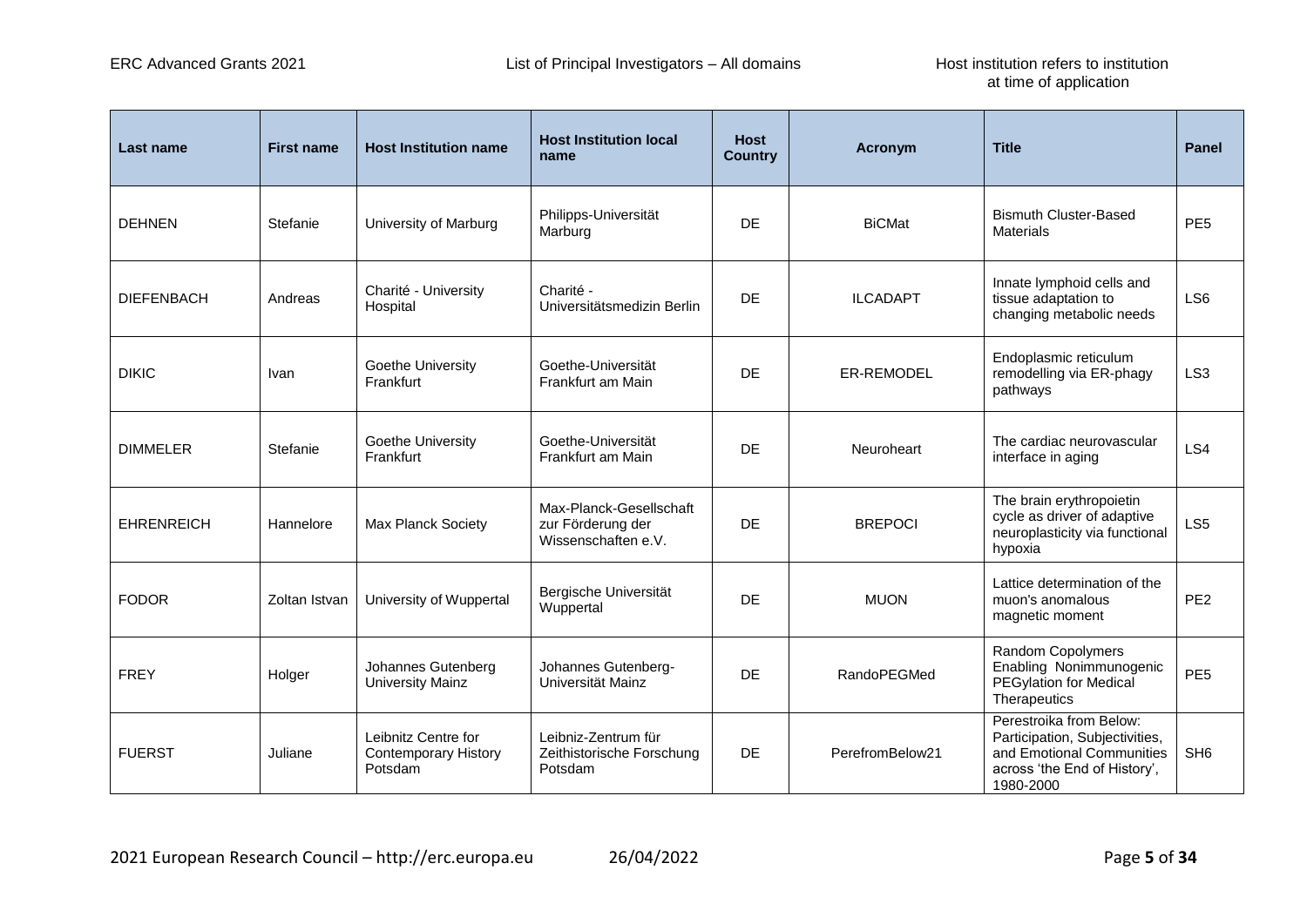| Last name         | <b>First name</b> | <b>Host Institution name</b>                                                     | <b>Host Institution local</b><br>name                                               | <b>Host</b><br><b>Country</b> | Acronym           | <b>Title</b>                                                                                                                 | <b>Panel</b>    |
|-------------------|-------------------|----------------------------------------------------------------------------------|-------------------------------------------------------------------------------------|-------------------------------|-------------------|------------------------------------------------------------------------------------------------------------------------------|-----------------|
| <b>GOETZ</b>      | Klaus             | University of Munich<br>(LMU)                                                    | Ludwig-Maximilians-<br>Universität München                                          | DE                            | <b>SYNCPOL</b>    | <b>Synchronised Politics:</b><br>Multiple Times and Political<br>Power                                                       | SH <sub>2</sub> |
| <b>GOTTHARDT</b>  | Michael           | Max Delbrück Center for<br>Molecular Medicine in<br>the Helmholtz<br>Association | Max-Delbrück-Centrum<br>für Molekulare Medizin in<br>der Helmholtz-<br>Gemeinschaft | DE.                           | <b>MERAS</b>      | Mechanoregulation of<br>alternative splicing - a multi-<br>omics and single cell<br>approach to improved<br>cardiac function | LS4             |
| <b>GROHE</b>      | Martin            | <b>RWTH Aachen</b><br>University                                                 | Rheinisch-Westfälische<br>Technische Hochschule<br>Aachen                           | DE                            | SymSim            | <b>Symmetry and Similarity</b>                                                                                               | PE <sub>6</sub> |
| <b>GUREVYCH</b>   | Iryna             | <b>Technical University of</b><br>Darmstadt                                      | Technische Universität<br>Darmstadt                                                 | DF                            | <b>InterText</b>  | Modelling Text as a Living<br>Object in Cross-Document<br>Context                                                            | PE <sub>6</sub> |
| <b>HAAG</b>       | Rainer            | Free University of Berlin                                                        | Freie Universität Berlin                                                            | <b>DE</b>                     | SupraVir          | Multivalent Supramolecular<br>Nanosystems as Dynamic<br><b>Virus Blockers</b>                                                | PE <sub>5</sub> |
| <b>HARRINGTON</b> | Jonathan          | University of Munich<br>(LMU)                                                    | Ludwig-Maximilians-<br>Universität München                                          | DE                            | SoundAct          | The actuation of sound<br>change                                                                                             | SH <sub>4</sub> |
| <b>HARTL</b>      | F. Ulrich         | <b>Max Planck Society</b>                                                        | Max-Planck-Gesellschaft<br>zur Förderung der<br>Wissenschaften e.V.                 | DE                            | <b>INSITUFOLD</b> | In situ analysis of<br>chaperone mediated protein<br>folding and stability                                                   | LS <sub>1</sub> |
| <b>HERRMANN</b>   | Johannes          | <b>Technical University</b><br>Kaiserslautern                                    | Technische Universität<br>Kaiserslautern                                            | DE                            | MitoCyto          | <b>Mitochondrial Precursor</b><br>Proteins in the Cytosol as<br>Major Determinants of<br><b>Cellular Health</b>              | LS <sub>1</sub> |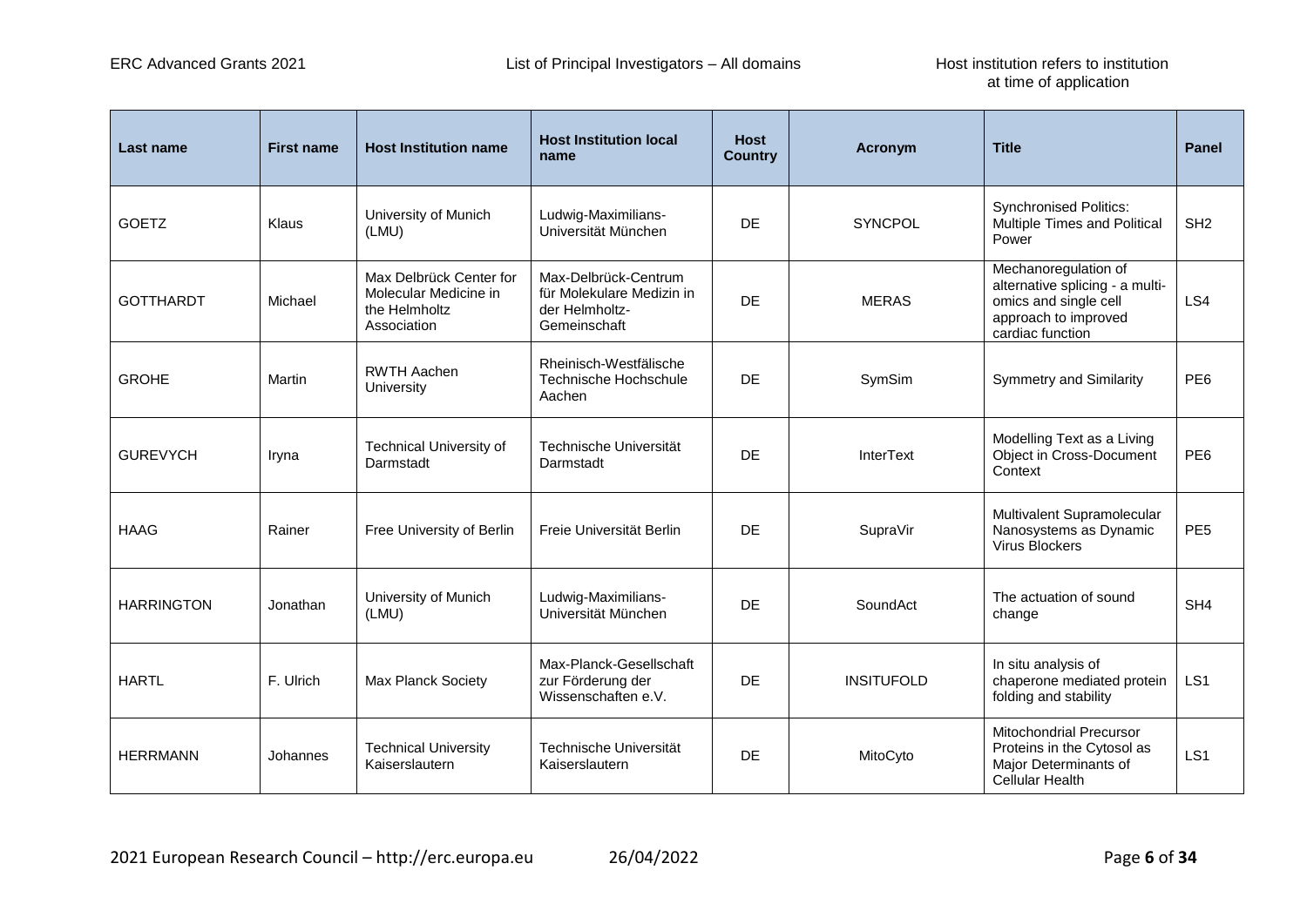| <b>Last name</b> | <b>First name</b> | <b>Host Institution name</b>                   | <b>Host Institution local</b><br>name      | <b>Host</b><br><b>Country</b> | <b>Acronym</b>           | <b>Title</b>                                                                                                                                                      | <b>Panel</b>    |
|------------------|-------------------|------------------------------------------------|--------------------------------------------|-------------------------------|--------------------------|-------------------------------------------------------------------------------------------------------------------------------------------------------------------|-----------------|
| <b>HUC</b>       | Ivan              | University of Munich<br>(LMU)                  | Ludwig-Maximilians-<br>Universität München | <b>DE</b>                     | <b>FOLOF</b>             | <b>Aromatic Foldamer Mimics</b><br>of B-DNA: Targeting the<br>Alpha-Helix                                                                                         | PE <sub>5</sub> |
| <b>KASKEL</b>    | Stefan            | Technical University of<br>Dresden             | Technische Universität<br>Dresden          | <b>DE</b>                     | <b>IONOLOGIC</b>         | <b>Ultracapacitor Logic Gates</b>                                                                                                                                 | <b>PE11</b>     |
| KILTZ            | Eike              | Ruhr University Bochum                         | Ruhr-Universität Bochum                    | <b>DE</b>                     | <b>REWORC</b>            | New Foundations for Real-<br>World Cryptography                                                                                                                   | PE <sub>6</sub> |
| <b>KIRCHHOFF</b> | Frank             | <b>Ulm University</b>                          | Universität Ulm                            | <b>DF</b>                     | <b>Traitor-Viruses</b>   | Traitor-virus-guided<br>discovery of antiviral factors                                                                                                            | LS6             |
| <b>KROSSING</b>  | Ingo              | University of Freiburg                         | Albert-Ludwigs-Universität<br>Freiburg     | <b>DE</b>                     | InnoChem                 | Innocent Deelectronation<br>Chemistry - From the<br>unified redox scale valid in<br>all solvents to innocent<br>deelectronation chemistry in<br>innocent solvents | PE <sub>5</sub> |
| LARKUM           | Matthew           | Humboldt University of<br><b>Berlin</b>        | Humboldt-Universität zu<br><b>Berlin</b>   | <b>DE</b>                     | <b>Cortical Coupling</b> | Dendro-somatic Coupling<br>and global neuronal<br>signaling                                                                                                       | LS <sub>5</sub> |
| <b>LERCHER</b>   | Martin            | <b>Heinrich Heine University</b><br>Düsseldorf | Heinrich-Heine-Universität<br>Düsseldorf   | <b>DE</b>                     | <b>MECHSYS</b>           | Mechanistic Systems<br>modelling of plant<br>environmental adaptation<br>and CAM photosynthesis<br>engineering                                                    | LS8             |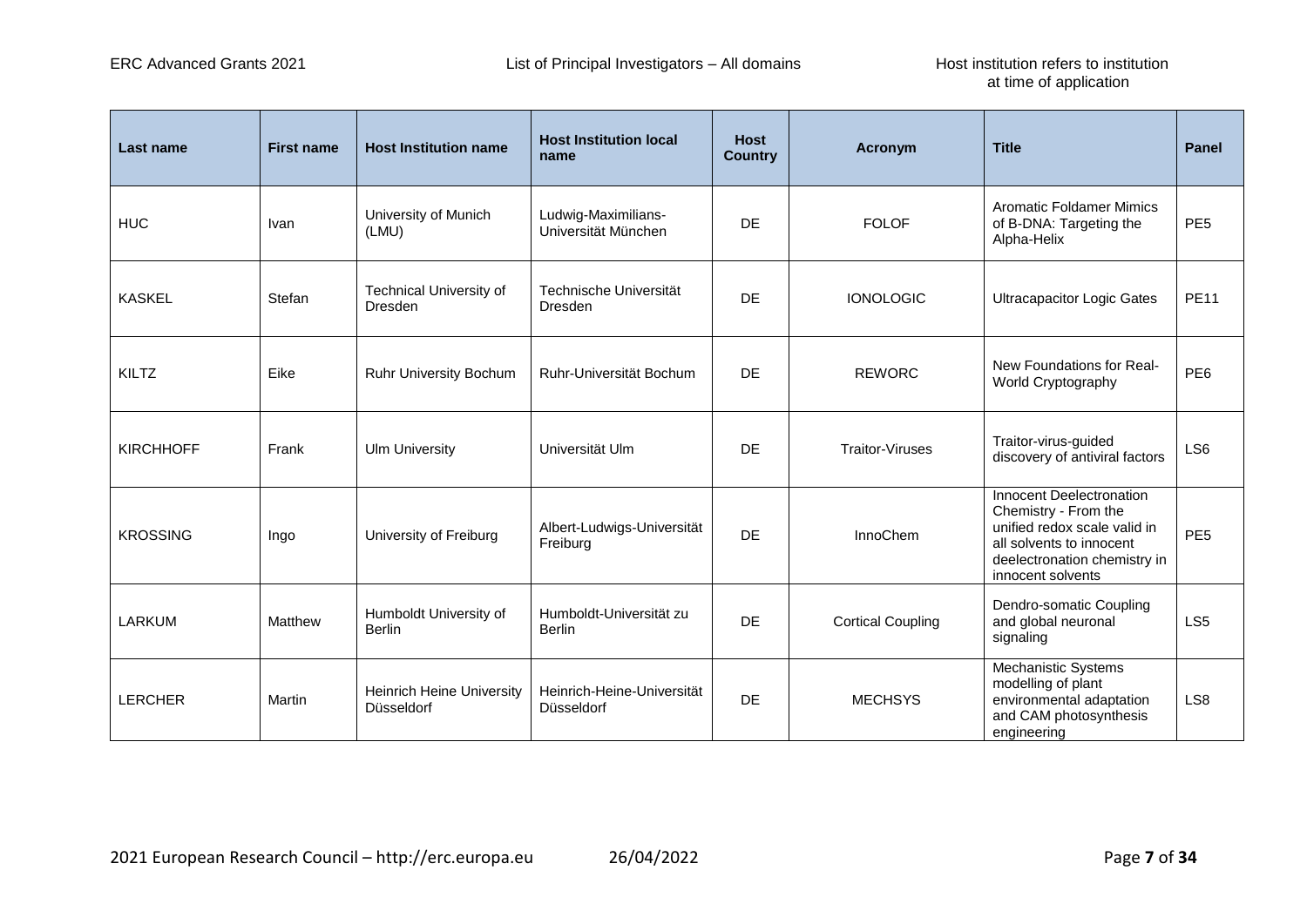| Last name      | <b>First name</b> | <b>Host Institution name</b>                                                       | <b>Host Institution local</b><br>name                                                             | <b>Host</b><br><b>Country</b> | <b>Acronym</b>     | <b>Title</b>                                                                                                                       | <b>Panel</b>    |
|----------------|-------------------|------------------------------------------------------------------------------------|---------------------------------------------------------------------------------------------------|-------------------------------|--------------------|------------------------------------------------------------------------------------------------------------------------------------|-----------------|
| <b>LICKERT</b> | Heiko             | Helmholtz Munich -<br>German Research<br><b>Centre for Environmental</b><br>Health | <b>Helmholtz Zentrum</b><br>München - Deutsches<br>Forschungszentrum für<br>Gesundheit und Umwelt | <b>DF</b>                     | BetaRegeneration   | Deciphering cellular and<br>molecular mechanisms of $\beta$ -<br>cell regeneration                                                 | LS4             |
| <b>LIST</b>    | Benjamin          | Max Planck Institute for<br>Coal Research                                          | Max-Planck-Institut für<br>Kohlenforschung                                                        | <b>DE</b>                     | <b>ESO</b>         | Early-Stage<br>Organocatalysis                                                                                                     | PE <sub>5</sub> |
| <b>MOSER</b>   | <b>Tobias</b>     | <b>University Medical</b><br>Center Göttingen                                      | Universitätsmedizin<br>Göttingen - Georg-<br>August-Universität                                   | <b>DE</b>                     | DynaHear           | Solving the dynamic range<br>problem of hearing:<br>deciphering and harnessing<br>cochlear mechanisms of<br>sound intensity coding | LS <sub>5</sub> |
| <b>MUNDLOS</b> | Stefan            | Charité - University<br>Hospital                                                   | Charité -<br>Universitätsmedizin Berlin                                                           | <b>DE</b>                     | GenRevo            | Genetic Engineering of<br><b>Regulatory Evolution</b>                                                                              | LS <sub>2</sub> |
| <b>PARKIN</b>  | Stuart            | <b>Max Planck Society</b>                                                          | Max-Planck-Gesellschaft<br>zur Förderung der<br>Wissenschaften e.V.                               | <b>DE</b>                     | <b>SUPERMINT</b>   | Interplay between Chirality,<br>Spin Textures and<br>Superconductivity at<br>Manufactured Interfaces                               | PE <sub>3</sub> |
| <b>PICQUE</b>  | Nathalie          | <b>Max Planck Society</b>                                                          | Max-Planck-Gesellschaft<br>zur Förderung der<br>Wissenschaften e.V.                               | <b>DE</b>                     | <b>COMB</b>        | Precision measurements in<br>molecules with frequency<br>combs                                                                     | PE <sub>2</sub> |
| <b>PITSCH</b>  | Heinz<br>Günter   | <b>RWTH Aachen</b><br>University                                                   | Rheinisch-Westfälische<br>Technische Hochschule<br>Aachen                                         | DE.                           | <b>HYDROGENATE</b> | Hydrogen-Based Intrinsic-<br>Flame-Instability-Controlled<br><b>Clean and Efficient</b><br>Combustion                              | PE8             |
| <b>RAABE</b>   | <b>Dierk</b>      | Max Planck Institute for<br>Iron Research                                          | Max-Planck-Institut für<br>Eisenforschung GmbH                                                    | DE.                           | <b>ROC</b>         | <b>Reducing Iron Oxides</b><br>without Carbon by using<br>Hydrogen-Plasma                                                          | <b>PE11</b>     |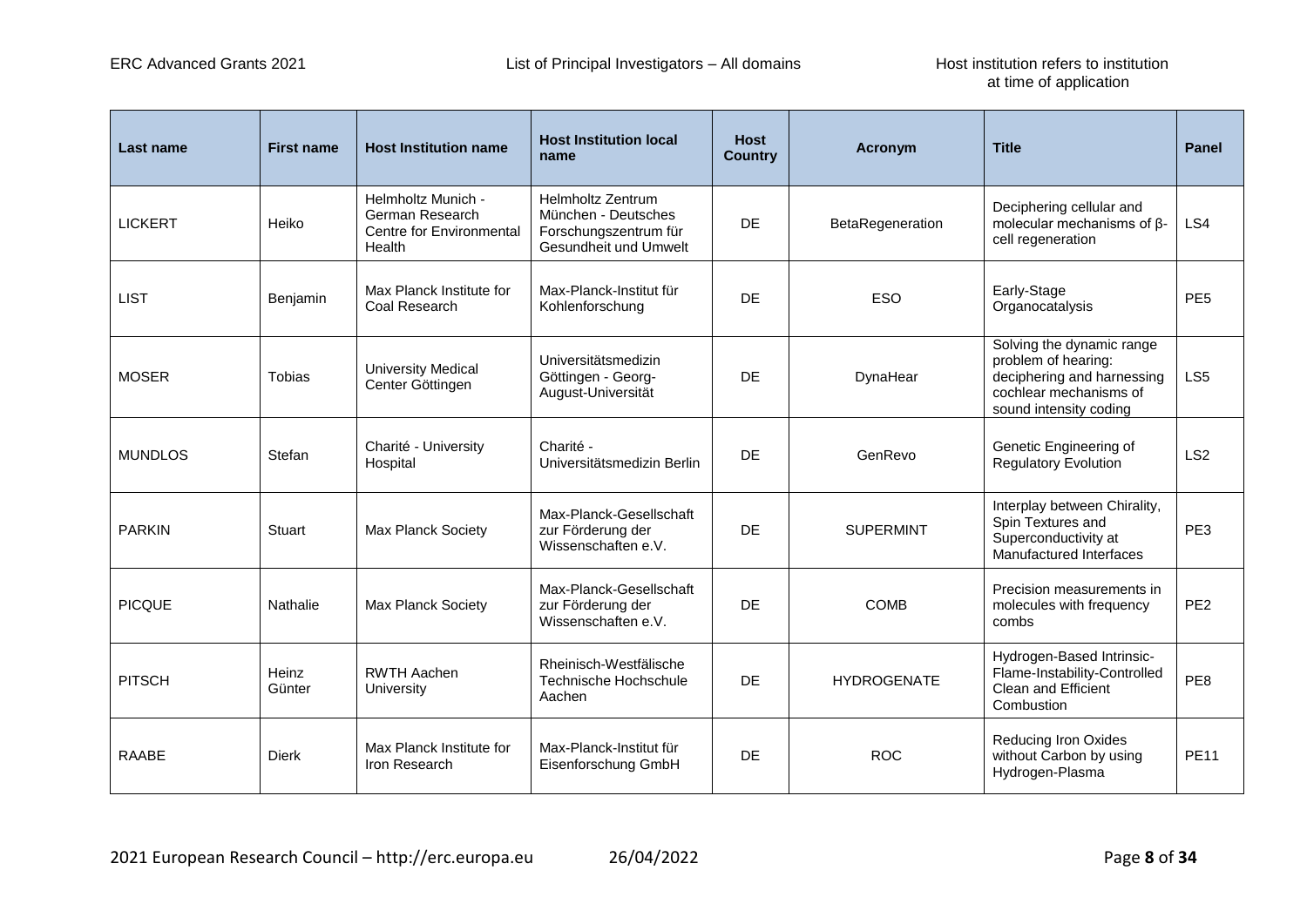| Last name        | <b>First name</b> | <b>Host Institution name</b>                | <b>Host Institution local</b><br>name                               | <b>Host</b><br><b>Country</b> | Acronym             | <b>Title</b>                                                                                                                                             | Panel           |
|------------------|-------------------|---------------------------------------------|---------------------------------------------------------------------|-------------------------------|---------------------|----------------------------------------------------------------------------------------------------------------------------------------------------------|-----------------|
| <b>RESCONI</b>   | Elisa             | <b>Technical University of</b><br>Munich    | Technische Universität<br>München                                   | <b>DE</b>                     | <b>NEUTRINOSHOT</b> | Why a new neutrino<br>telescope? Because we<br>can.                                                                                                      | PE <sub>2</sub> |
| <b>RIX</b>       | Hans-Walter       | Max Planck Society                          | Max-Planck-Gesellschaft<br>zur Förderung der<br>Wissenschaften e.V. | <b>DE</b>                     | Stellar-BHs-SDSS-V  | <b>Hunting Dormant Black</b><br>Holes in the Galaxy with<br>SDSS-V                                                                                       | PE <sub>9</sub> |
| <b>ROEHRLE</b>   | Oliver            | University of Stuttgart                     | Universität Stuttgart                                               | <b>DE</b>                     | qMOTION             | Simulation-enhanced High-<br>density Magnetomyographic<br><b>Quantum Sensor Systems</b><br>for Decoding<br>Neuromuscular Control<br><b>During Motion</b> | PE8             |
| <b>ROMAGNANI</b> | Chiara            | German Rheumatism<br>Research Centre Berlin | Deutsches Rheuma-<br>Forschungszentrum Berlin                       | <b>DF</b>                     | <b>MEM-CLONK</b>    | Imprinting and clonality of<br>human NK cell memory                                                                                                      | LS <sub>6</sub> |
| <b>ROPERS</b>    | Claus             | Max Planck Society                          | Max-Planck-Gesellschaft<br>zur Förderung der<br>Wissenschaften e.V. | <b>DE</b>                     | <b>ULEEM</b>        | Development and<br>Application of Ultrafast Low-<br><b>Energy Electron Microscopy</b>                                                                    | PE4             |
| <b>SCHREIBER</b> | Natascha          | Max Planck Society                          | Max-Planck-Gesellschaft<br>zur Förderung der<br>Wissenschaften e.V. | <b>DE</b>                     | <b>GALPHYS</b>      | Uncovering the inner<br>workings of galaxies at<br>cosmic noon                                                                                           | PE <sub>9</sub> |
| <b>SCHREINER</b> | Peter<br>Richard  | Justus Liebig University<br>Giessen         | Justus-Liebig-Universität<br>Gießen                                 | <b>DE</b>                     | <b>COLDOC</b>       | <b>Cold Organic Chemistry</b>                                                                                                                            | PE <sub>5</sub> |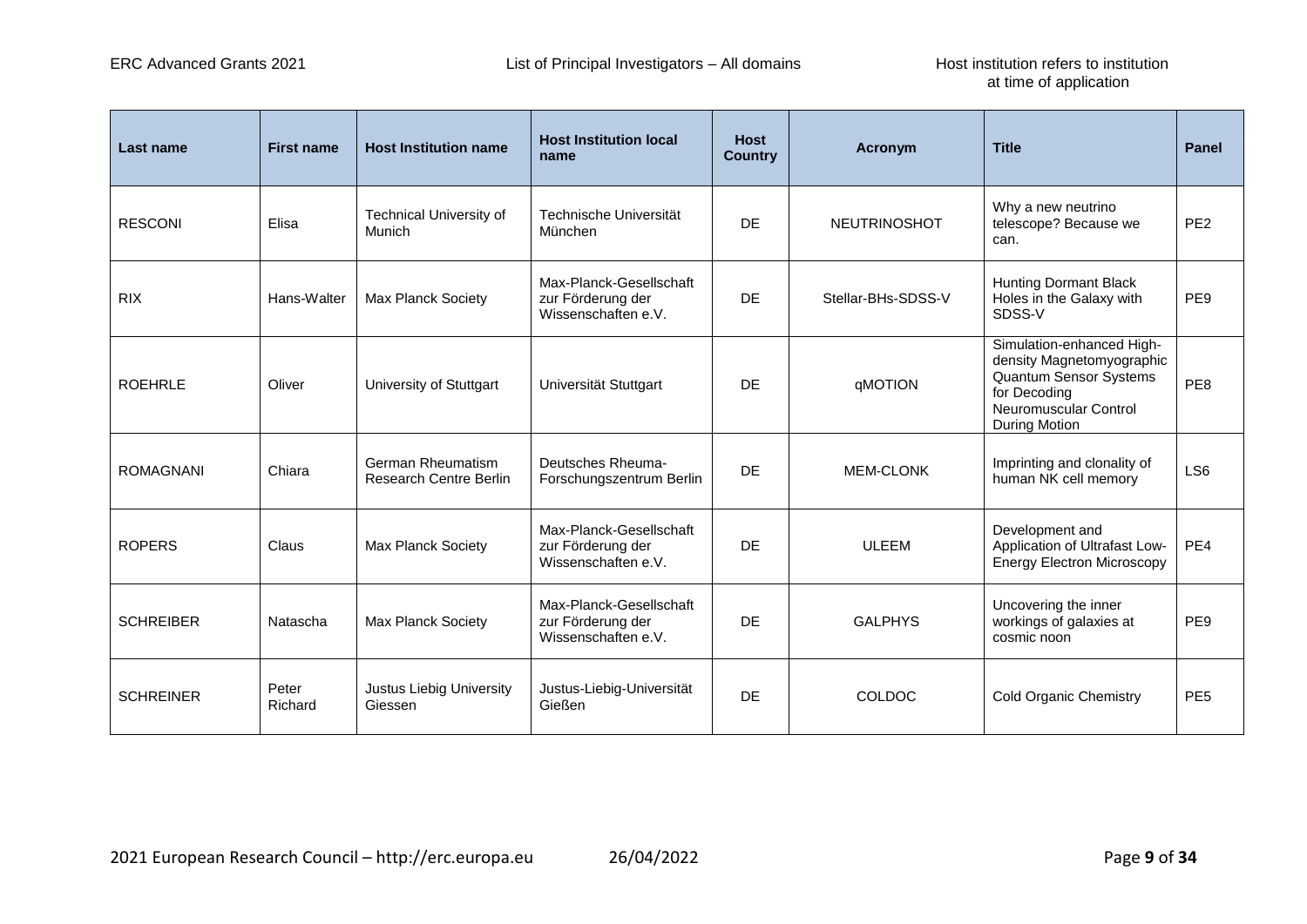| <b>Last name</b> | <b>First name</b> | <b>Host Institution name</b>                                                | <b>Host Institution local</b><br>name                                                             | <b>Host</b><br><b>Country</b> | Acronym          | <b>Title</b>                                                                                                                | Panel           |
|------------------|-------------------|-----------------------------------------------------------------------------|---------------------------------------------------------------------------------------------------|-------------------------------|------------------|-----------------------------------------------------------------------------------------------------------------------------|-----------------|
| <b>SCHUMAN</b>   | Erin              | <b>Max Planck Society</b>                                                   | Max-Planck-Gesellschaft<br>zur Förderung der<br>Wissenschaften e.V.                               | DE.                           | DiverseSynapse   | Revealing the Landscape of<br>Synaptic Diversity by Cell<br>type- and Synapse-specific<br>Proteomics and<br>Transcriptomics | LS <sub>5</sub> |
| <b>SMIRNOVA</b>  | Olga              | Forschungsverbund<br>Berlin e.V.                                            | Forschungsverbund Berlin<br>e.V.                                                                  | <b>DE</b>                     | <b>ULISSES</b>   | Ultrafast molecular chirality:<br>twisting light to twist<br>electrons on ultrafast time<br>scale                           | PE4             |
| <b>SOROKIN</b>   | Lydia             | University of Münster                                                       | Westfälische Wilhelms-<br>Universität Münster                                                     | <b>DE</b>                     | B <sub>3</sub> M | Breaking into the brain-<br>basement membranes and<br>the perivascular niche                                                | LS <sub>6</sub> |
| <b>SPAN</b>      | Roland            | Ruhr University Bochum                                                      | Ruhr-Universität Bochum                                                                           | DE.                           | ThermoPropHy     | <b>Thermodynamic Properties</b><br>for Hydrogen Liquefaction<br>and Processing                                              | PE8             |
| <b>STEINMANN</b> | Paul              | University of Erlangen-<br>Nuremberg                                        | Friedrich-Alexander-<br>Universität Erlangen-<br>Nürnberg                                         | <b>DF</b>                     | SoftFrac         | <b>Configurational Mechanics</b><br>of Soft Materials:<br>Revolutionising<br><b>Geometrically Nonlinear</b><br>Fracture     | PF <sub>8</sub> |
| <b>TAHOORI</b>   | Mehdi             | Karlsruhe Institute of<br>Technology                                        | Karlsruher Institut für<br>Technologie                                                            | <b>DE</b>                     | PRICOM           | <b>Printed Computing:</b><br><b>Enabling Extremely Low</b><br><b>Cost Pervasive Near</b><br><b>Sensor Computing</b>         | PE <sub>6</sub> |
| <b>THEIS</b>     | Fabian            | Helmholtz Munich -<br>German Research<br>Centre for Environmental<br>Health | <b>Helmholtz Zentrum</b><br>München - Deutsches<br>Forschungszentrum für<br>Gesundheit und Umwelt | <b>DE</b>                     | DeepCell         | Learning and modeling the<br>molecular response of<br>single cells to drug<br>perturbations                                 | LS <sub>2</sub> |
| <b>THUM</b>      | <b>Thomas</b>     | <b>Hannover Medical</b><br>School                                           | Medizinische Hochschule<br>Hannover                                                               | <b>DE</b>                     | <b>REVERSE</b>   | Circular RNAs to reverse<br>pathological remodelling of<br>the injured heart                                                | LS7             |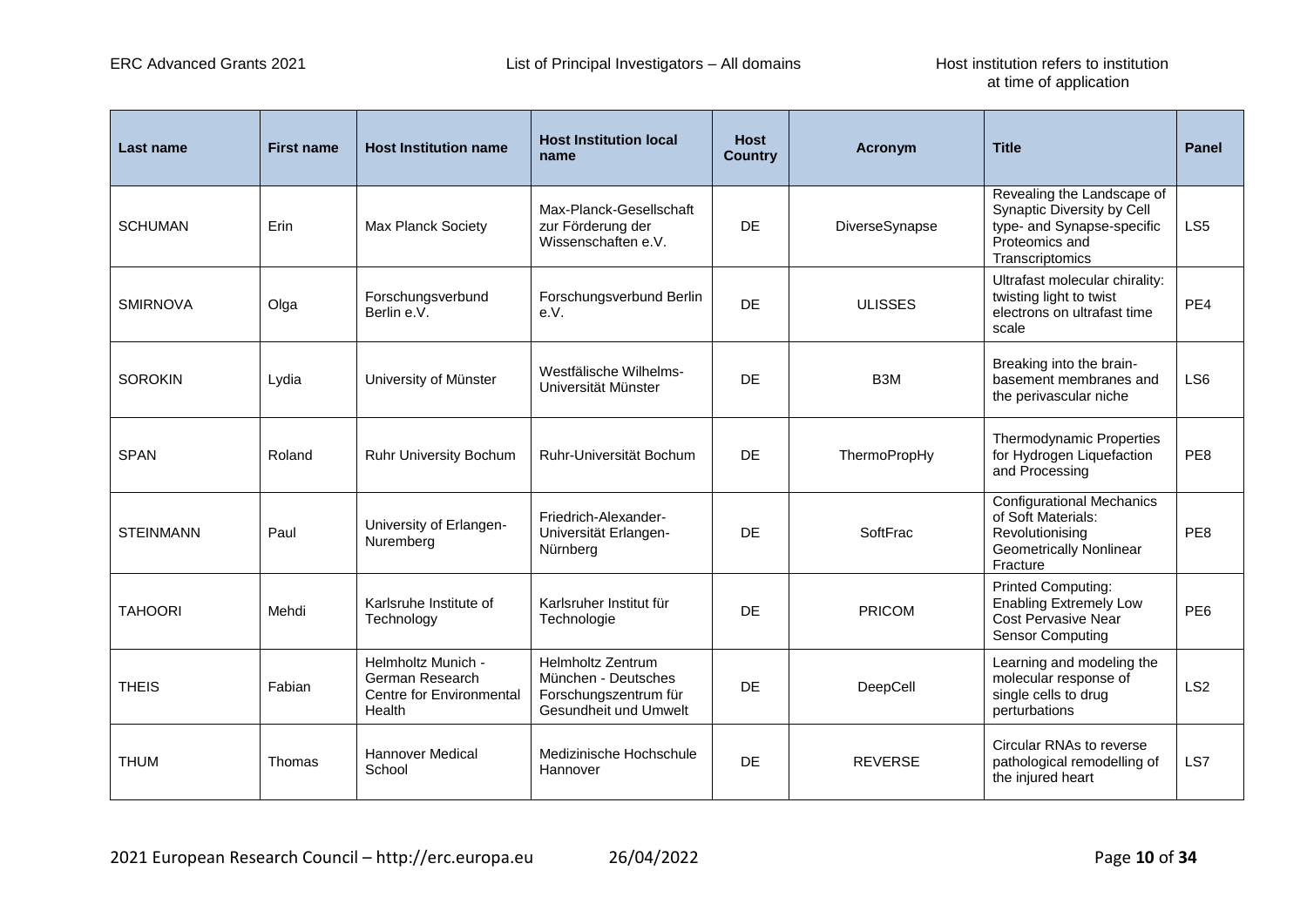| Last name                         | <b>First name</b> | <b>Host Institution name</b>                                                        | <b>Host Institution local</b><br>name                            | <b>Host</b><br><b>Country</b> | <b>Acronym</b>  | <b>Title</b>                                                                                                                                               | <b>Panel</b>    |
|-----------------------------------|-------------------|-------------------------------------------------------------------------------------|------------------------------------------------------------------|-------------------------------|-----------------|------------------------------------------------------------------------------------------------------------------------------------------------------------|-----------------|
| <b>TRUMPP</b>                     | Andreas           | German Cancer<br><b>Research Centre</b>                                             | Deutsches<br>Krebsforschungszentrum                              | <b>DE</b>                     | SHATTER-AML     | Decoding consequences of<br>complex chromosomal<br>aberrations by multi-modal<br>single-cell deconstruction to<br>overcome treatment-<br>resistance cancer | LS4             |
| <b>USTINOV</b>                    | Alexey            | Karlsruhe Institute of<br>Technology                                                | Karlsruher Institut für<br>Technologie                           | <b>DE</b>                     | Milli-Q         | Millimetre-Wave<br><b>Superconducting Quantum</b><br><b>Circuits</b>                                                                                       | PE3             |
| <b>VON</b><br><b>BLANCKENBURG</b> | Friedhelm         | <b>Helmholtz Centre</b><br>Potsdam GFZ German<br>Research Centre for<br>Geosciences | Helmholtz-Zentrum<br>Potsdam - Deutsches<br>GeoForschungsZentrum | <b>DE</b>                     | <b>DEVENDRA</b> | Deciphering the Effect of<br>Vegetation and Erosion on<br>basalt and carbonate<br>weathering by Novel<br><b>Denudation Rate</b><br>Approaches              | <b>PE10</b>     |
| <b>WEBER</b>                      | Wilfried          | University of Freiburg                                                              | Albert-Ludwigs-Universität<br>Freiburg                           | DF                            | <b>STEADY</b>   | Engineering homeostasis<br>into living materials                                                                                                           | LS <sub>9</sub> |
| <b>WEINHEIMER</b>                 | Christian         | University of Münster                                                               | Westfälische Wilhelms-<br>Universität Münster                    | DE                            | LowRad          | Low radon and low internal<br>radioactivity for dark matter<br>and rare event xenon<br>detectors                                                           | PE <sub>2</sub> |
| <b>ZEIHER</b>                     | Andreas           | Goethe University<br>Frankfurt                                                      | Goethe-Universität<br>Frankfurt am Main                          | <b>DE</b>                     | CHIP-AVS        | Clonal hematopoesis of<br>indeterminate potential and<br>degenerative aortic valve<br>stenosis                                                             | LS7             |
| <b>BOISEN</b>                     | Anja              | Technical University of<br>Denmark                                                  | Danmarks Tekniske<br>Universitet                                 | <b>DK</b>                     | <b>FREJA</b>    | Foldable, REconfigurable &<br>Jagged devices for<br>enhanced drug<br>Absorption/seeding                                                                    | PE7             |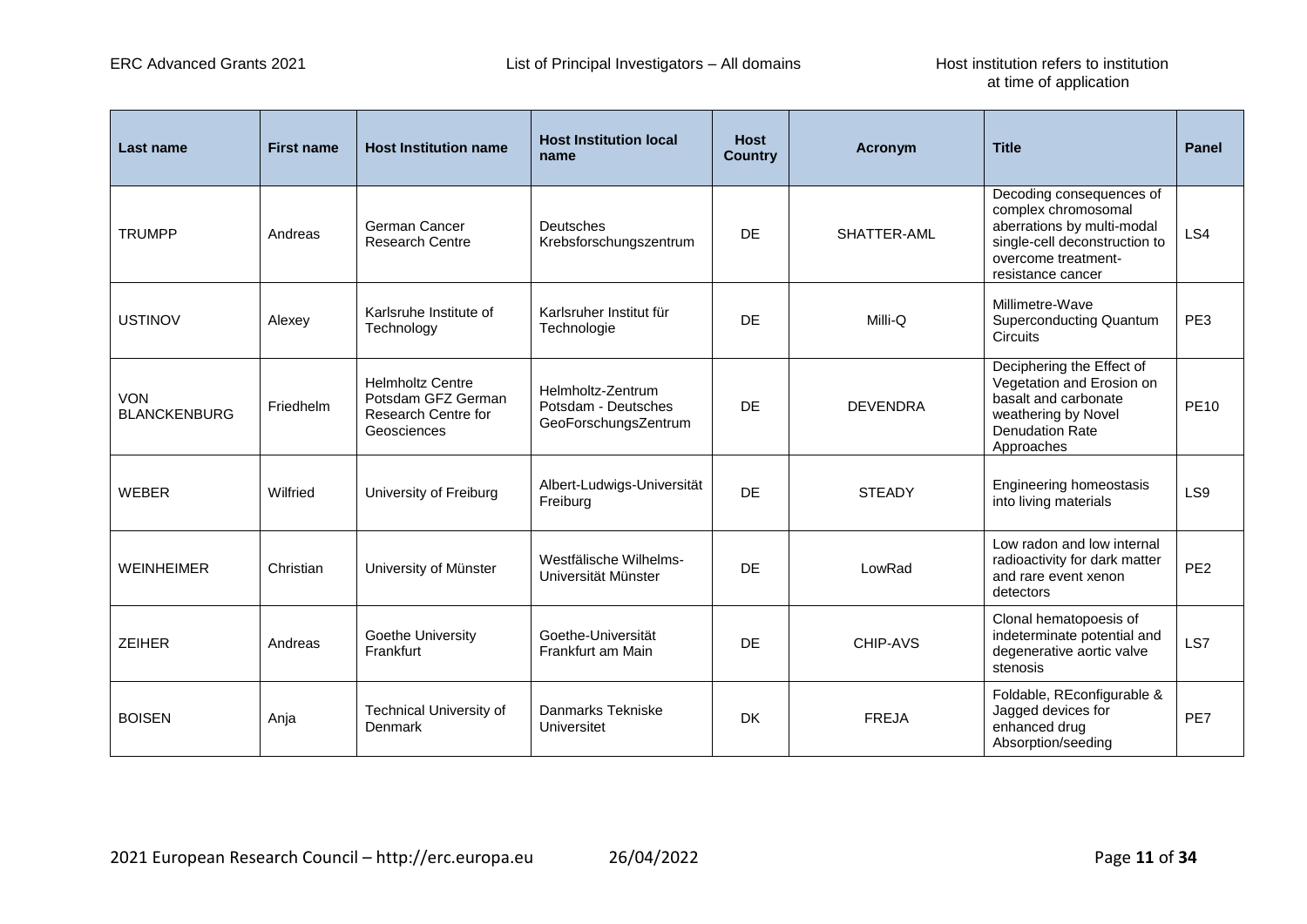| <b>Last name</b> | <b>First name</b> | <b>Host Institution name</b>                                              | <b>Host Institution local</b><br>name                                     | <b>Host</b><br><b>Country</b> | Acronym            | <b>Title</b>                                                                                                                                    | <b>Panel</b>    |
|------------------|-------------------|---------------------------------------------------------------------------|---------------------------------------------------------------------------|-------------------------------|--------------------|-------------------------------------------------------------------------------------------------------------------------------------------------|-----------------|
| <b>GREGORY</b>   | David             | National Museum of<br>Denmark                                             | Nationalmuseet                                                            | DK                            | <b>ENDURE</b>      | Sustainable preservation of<br>underwater archaeological<br>sites: A novel approach to<br>cultural heritage<br>management                       | SH <sub>5</sub> |
| <b>KJAER</b>     | Poul Fritz        | Copenhagen Business<br>School                                             | Copenhagen Business<br>School                                             | <b>DK</b>                     | <b>GLOBALVALUE</b> | Global Value Chain Law:<br>Constituting Connectivity,<br><b>Contracts and Corporations</b>                                                      | SH <sub>2</sub> |
| <b>PRYDS</b>     | Nini              | <b>Technical University of</b><br>Denmark                                 | Danmarks Tekniske<br>Universitet                                          | <b>DK</b>                     | <b>NEXUS</b>       | Next Generation of Artificial<br>Heterointerfaces as Building<br><b>Blocks for Energy Materials</b>                                             | <b>PE11</b>     |
| <b>SCHIERUP</b>  | Mikkel            | <b>Aarhus University</b>                                                  | Aarhus Universitet                                                        | <b>DK</b>                     | Xspect             | X-chromosome driven<br>speciation through testes-<br>expressed genes:<br>comparative population<br>genomics meets scRNA<br>analysis in primates | LS <sub>8</sub> |
| <b>STIPP</b>     | Susan             | <b>Technical University of</b><br>Denmark                                 | Danmarks Tekniske<br>Universitet                                          | <b>DK</b>                     | <b>DRIAD</b>       | Quantifying and controlling<br>the mechanisms<br>responsible for mineral<br>behaviour: Dissolution,<br>adsorption and crystal<br>arowth         | <b>PE10</b>     |
| <b>KOLLIAS</b>   | George            | <b>Biomedical Sciences</b><br><b>Research Center</b><br>Alexander Fleming | <b>Biomedical Sciences</b><br><b>Research Center</b><br>Alexander Fleming | <b>EL</b>                     | BecomingCausal     | Contextual specification of<br>fibroblast-driven causalities<br>in chronic intestinal<br>inflammation and fibrosis                              | LS <sub>6</sub> |
| <b>ALBA</b>      | Mar               | Hospital del Mar Medical<br>Research Institute                            | Institut Hospital del Mar<br>d'Investigacions Mèdiques                    | ES                            | NovoGenePop        | Deciphering de novo gene<br>birth in populations                                                                                                | LS <sub>8</sub> |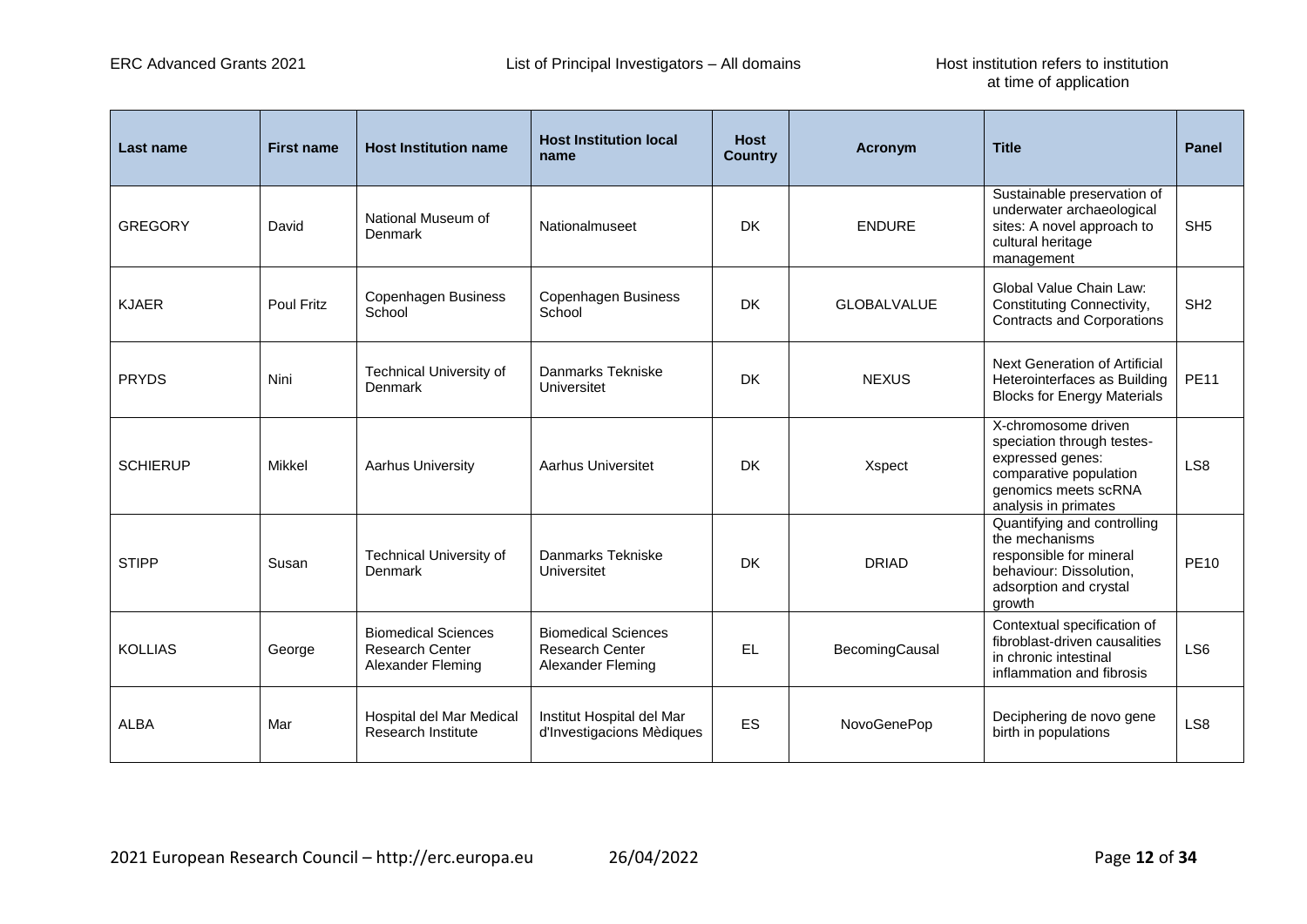| Last name                         | <b>First name</b> | <b>Host Institution name</b>                                                 | <b>Host Institution local</b><br>name                                    | <b>Host</b><br><b>Country</b> | <b>Acronym</b>          | <b>Title</b>                                                                                                 | <b>Panel</b>    |
|-----------------------------------|-------------------|------------------------------------------------------------------------------|--------------------------------------------------------------------------|-------------------------------|-------------------------|--------------------------------------------------------------------------------------------------------------|-----------------|
| <b>COLLAR</b>                     | Juan              | Donostia International<br><b>Physics Center</b>                              | Fundación Donostia<br><b>International Physics</b><br>Center             | <b>ES</b>                     | <b>ESSCEVNS</b>         | Beyond the Standard<br>Model: Coherent Neutrino<br>Scattering at the European<br><b>Spallation Source</b>    | PE <sub>2</sub> |
| <b>ESTEVE</b>                     | Albert            | Pompeu Fabra<br>University                                                   | Universitat Pompeu Fabra                                                 | <b>ES</b>                     | <b>CORESIDENCE</b>      | Intergenerational<br>Coresidence in Global<br>Perspective: Dimensions of<br>Change                           | SH <sub>7</sub> |
| <b>HARDY</b>                      | Karen             | <b>Autonomous University</b><br>of Barcelona                                 | Universitat Autònoma de<br>Barcelona                                     | <b>ES</b>                     | <b>Powerful Plants</b>  | The Power of Plants as<br>Food, Medicine and Raw<br>Materials Before Agriculture                             | SH <sub>6</sub> |
| <b>HLUSKO</b>                     | Leslea            | Centro Nacional de<br>Investigación sobre la<br>Evolución Humana<br>(CENIEH) | Centro Nacional de<br>Investigación sobre la<br>Evolución Humana         | ES                            | Tied2Teeth              | Expanding our<br>understanding of human<br>evolution through pleiotropy                                      | SH <sub>6</sub> |
| <b>KNIGHTON</b>                   | <b>Tess</b>       | <b>Autonomous University</b><br>of Barcelona                                 | Universitat Autònoma de<br>Barcelona                                     | ES                            | SOUNDSPACE              | <b>How Processions Moved:</b><br>Sound and Space in the<br>Performance of Urban<br>Ritual, c.1400-c.1700     | SH <sub>5</sub> |
| <b>LOPEZ BENDITO</b>              | Guillermina       | Spanish National<br>Research Council (CSIC)                                  | Agencia Estatal Consejo<br>Superior de<br>Investigaciones<br>Científicas | <b>ES</b>                     | SPONTSENSE              | Patterns of Spontaneous<br>Activity in the Assembly and<br>Rewiring of Functional<br><b>Sensory Circuits</b> | LS <sub>5</sub> |
| <b>MARTIN</b>                     | Alberto           | Centre de Recerca en<br>Economia Internacional<br>(CREI)                     | Centre de Recerca en<br>Economia Internacional<br>(CREI)                 | <b>ES</b>                     | MACROTRENDS_FINANC<br>Е | Macroeconomic trends and<br>the efficiency of financial<br>markets                                           | SH <sub>1</sub> |
| <b>MARTIN-</b><br><b>GONZALEZ</b> | Marisol           | Spanish National<br>Research Council (CSIC)                                  | Agencia Estatal Consejo<br>Superior de<br>Investigaciones<br>Científicas | ES                            | POWERbyU                | Powering wearable devices<br>by human heat with highly<br>efficient, flexible, bio-<br>inspired generators   | PE8             |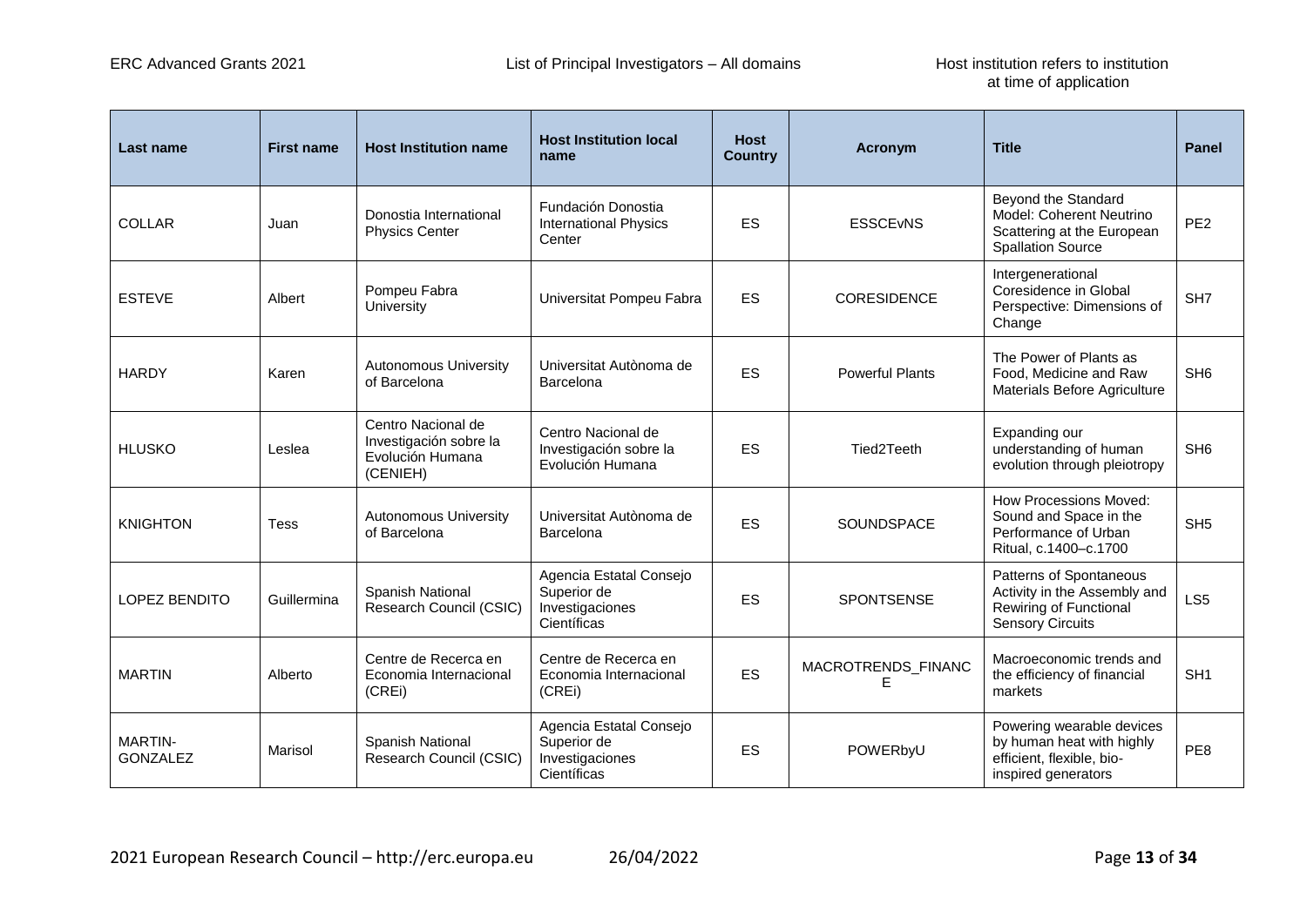| <b>Last name</b> | <b>First name</b> | <b>Host Institution name</b>                         | <b>Host Institution local</b><br>name                                    | <b>Host</b><br><b>Country</b> | Acronym         | <b>Title</b>                                                                                                                                                       | <b>Panel</b>    |
|------------------|-------------------|------------------------------------------------------|--------------------------------------------------------------------------|-------------------------------|-----------------|--------------------------------------------------------------------------------------------------------------------------------------------------------------------|-----------------|
| PEÑA-CHOCARRO    | Leonor            | Spanish National<br>Research Council (CSIC)          | Agencia Estatal Consejo<br>Superior de<br>Investigaciones<br>Científicas | ES                            | <b>MEDAPP</b>   | Medieval Appetites: food<br>plants in multicultural Iberia<br>(500-1100 CE)                                                                                        | SH <sub>6</sub> |
| <b>REYNAL</b>    | Marta             | Pompeu Fabra<br>University                           | Universitat Pompeu Fabra                                                 | ES                            | ORIG_STATE      | Colonization, Early<br>Institutions and the Origin of<br>State Capacity and<br>Democratization                                                                     | SH <sub>1</sub> |
| <b>SORT</b>      | Jordi             | <b>Autonomous University</b><br>of Barcelona         | Universitat Autònoma de<br>Barcelona                                     | ES                            | <b>REMINDS</b>  | Voltage-Reconfigurable<br>Magnetic Invisibility: A New<br><b>Concept for Data Security</b><br>Based on Engineered<br>Magnetoelectric Materials                     | <b>PE11</b>     |
| <b>TRAVESET</b>  | Anna              | Spanish National<br>Research Council (CSIC)          | Agencia Estatal Consejo<br>Superior de<br>Investigaciones<br>Científicas | ES                            | IslandLife      | Determinants of island<br>ecological complexity in the<br>context of global change                                                                                 | LS <sub>8</sub> |
| <b>MÖTTÖNEN</b>  | Mikko             | Aalto University                                     | Aalto-yliopisto                                                          | FΙ                            | ConceptQ        | New superconducting<br>quantum-electric device<br>concept utilizing increased<br>anharmonicity, simple<br>structure, and insensitivity<br>to charge and flux noise | PE <sub>3</sub> |
| <b>PRIMMER</b>   | Craig             | University of Helsinki                               | Helsingin yliopisto                                                      | FΙ                            | <b>FishLEGs</b> | Life-history genes in fishes:<br>bridging functional and<br>evolutionary genetics for<br>understanding life-history<br>trait evolution                             | LS <sub>8</sub> |
| <b>BLOCH</b>     | Jacqueline        | National Center for<br>Scientific Research<br>(CNRS) | Centre National de la<br>Recherche Scientifique<br>(CNRS)                | <b>FR</b>                     | <b>ANAPOLIS</b> | <b>Analog Polariton Simulators</b>                                                                                                                                 | PE <sub>2</sub> |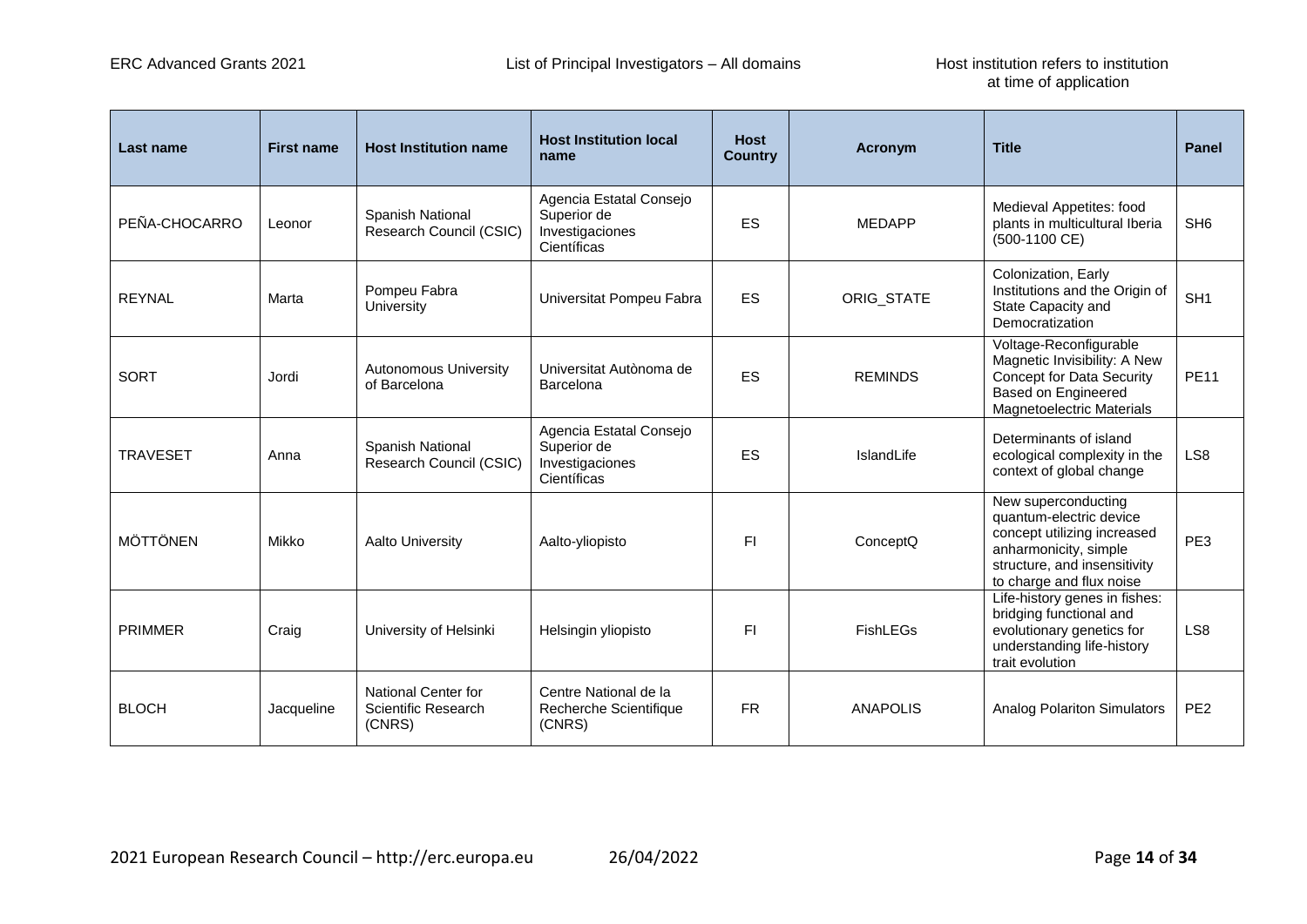| Last name           | <b>First name</b> | <b>Host Institution name</b>                              | <b>Host Institution local</b><br>name                                                            | <b>Host</b><br><b>Country</b> | Acronym             | <b>Title</b>                                                                                                           | <b>Panel</b>    |
|---------------------|-------------------|-----------------------------------------------------------|--------------------------------------------------------------------------------------------------|-------------------------------|---------------------|------------------------------------------------------------------------------------------------------------------------|-----------------|
| CANTAT              | Serge             | National Center for<br>Scientific Research<br>(CNRS)      | Centre National de la<br>Recherche Scientifique<br>(CNRS)                                        | <b>FR</b>                     | <b>GOAT</b>         | Groups Of Algebraic<br>Transformations                                                                                 | PE <sub>1</sub> |
| <b>CARRASCO</b>     | Nathalie          | University of Versailles<br>Saint-Quentin-en-<br>Yvelines | Université de Versailles<br>Saint-Quentin-en-Yvelines                                            | <b>FR</b>                     | OxyPlanets          | Habitability of Exo-Earths in<br>various atmospheric<br>oxidative conditions                                           | PE9             |
| <b>CHARRIER</b>     | Bénédicte         | National Center for<br>Scientific Research<br>(CNRS)      | Centre National de la<br>Recherche Scientifique<br>(CNRS)                                        | <b>FR</b>                     | <b>ALTER e-GROW</b> | Strategies of 3-D growth in<br>brown algae                                                                             | LS <sub>3</sub> |
| DE LUCA             | Livio             | National Center for<br>Scientific Research<br>(CNRS)      | Centre National de la<br>Recherche Scientifique<br>(CNRS)                                        | <b>FR</b>                     | n-Dame_Heritage     | n-Dimensional analysis and<br>memorisation ecosystem for<br>building cathedrals of<br>knowledge in Heritage<br>Science | SH <sub>5</sub> |
| <b>DELARUE</b>      | Francois          | Université Côte d'Azur                                    | Université Côte d'Azur                                                                           | <b>FR</b>                     | <b>ELISA</b>        | <b>Exploration for Large</b><br>Interacting Systems of<br>Agents                                                       | PE <sub>1</sub> |
| <b>FAZIO</b>        | Rosario           | <b>UNESCO</b>                                             | <b>United Nations</b><br>Educational, Scientific and<br><b>Cultural Organization</b><br>(UNESCO) | <b>FR</b>                     | <b>RAVE</b>         | UnRAVElling the dynamics<br>of many-body open<br>systems: Collective<br>dynamics of quantum<br>trajectories            | PE <sub>2</sub> |
| <b>GEORGE</b>       | Christian         | National Center for<br>Scientific Research<br>(CNRS)      | Centre National de la<br>Recherche Scientifique<br>(CNRS)                                        | <b>FR</b>                     | <b>SOFA</b>         | Spontaneous interfacial<br>oxidant formation as a key<br>driver for aerosol oxidation                                  | <b>PE10</b>     |
| <b>HAISSAGUERRE</b> | Michel            | University of Bordeaux                                    | Université de Bordeaux                                                                           | <b>FR</b>                     | <b>HELP</b>         | Unique non-invasive pace-<br>mapping system to identify<br>subjects at risk of<br>arrhythmic sudden death              | LS7             |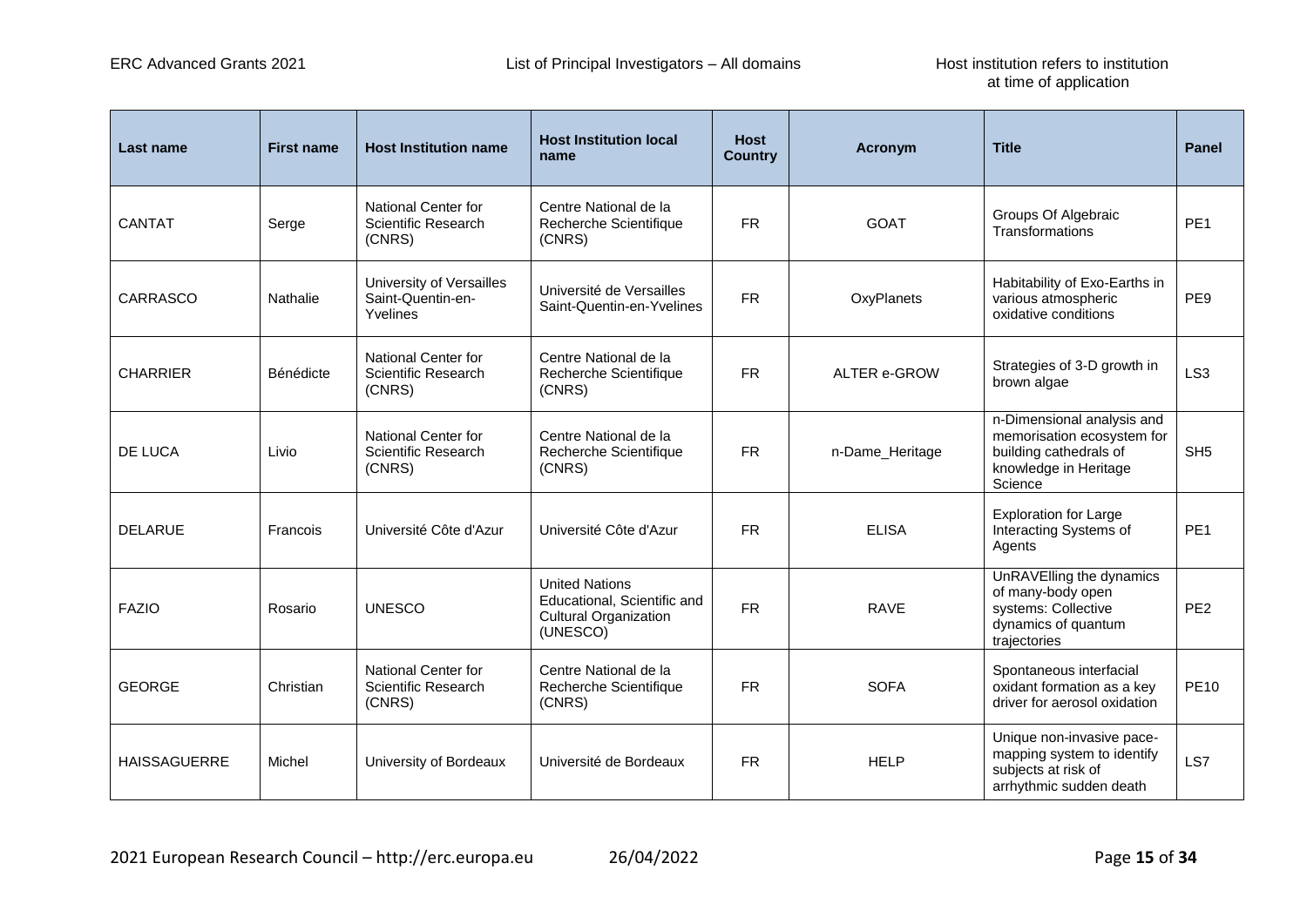| Last name             | <b>First name</b> | <b>Host Institution name</b>                                            | <b>Host Institution local</b><br>name                               | <b>Host</b><br><b>Country</b> | Acronym         | <b>Title</b>                                                                                                                                 | <b>Panel</b>    |
|-----------------------|-------------------|-------------------------------------------------------------------------|---------------------------------------------------------------------|-------------------------------|-----------------|----------------------------------------------------------------------------------------------------------------------------------------------|-----------------|
| <b>HOVEYDA</b>        | Amir              | The Foundation for<br>Frontier Research in<br>Chemistry                 | Centre International de<br>Recherche aux Frontières<br>de la Chimie | <b>FR</b>                     | <b>HISUBMET</b> | New Catalysts for Synthesis<br>of Stereodefined and<br>Modifiable Tetrasubstituted<br>Alkenes                                                | PE <sub>5</sub> |
| <b>LENNON-DUMENIL</b> | Ana-Maria         | National Institute of<br><b>Health and Medical</b><br>Research (INSERM) | Institut national de la<br>santé et de la recherche<br>médicale     | <b>FR</b>                     | <b>MECFUN</b>   | Interactions between<br>Macrophages, Epithelial<br>Cells & Fungi: Molecular<br>mechanisms and Impact on<br>Colon Physiology and<br>Pathology | LS4             |
| <b>LOMBEZ</b>         | Christine         | University of Nantes                                                    | Université de Nantes                                                | FR.                           | TranslAtWar     | Literary Translations at War:<br>Mapping World War 2 in<br>Europe (1939-45)                                                                  | SH <sub>5</sub> |
| <b>MELEARD</b>        | Sylvie            | Ecole Polytechnique                                                     | Ecole polytechnique                                                 | <b>FR</b>                     | <b>SINGER</b>   | Stochastic dynamics of<br>slNgle cells: Growth,<br><b>Emergence and Resistance</b>                                                           | PE <sub>1</sub> |
| <b>MENARD</b>         | François          | National Center for<br>Scientific Research<br>(CNRS)                    | Centre National de la<br>Recherche Scientifique<br>(CNRS)           | <b>FR</b>                     | Dust2Planets    | From Dust to Planets: A<br>Novel Approach to<br>Constrain Dust Growth and<br>the Planet Forming Zone in<br><b>Disks</b>                      | PE9             |
| <b>MERKEL</b>         | Sébastien         | University of Lille                                                     | Université de Lille                                                 | FR.                           | <b>HotCores</b> | <b>High Temperature</b><br>Dynamics of Metals and the<br>Earth's Solid Inner Core                                                            | <b>PE10</b>     |
| <b>MINTOVA</b>        | Svetlana          | National Center for<br>Scientific Research<br>(CNRS)                    | Centre National de la<br>Recherche Scientifique<br>(CNRS)           | FR.                           | ZEOLIghT        | Dual challenges in the<br>discovery and sustainability<br>of nanozeolites: controlling<br>defect sites and structural<br>flexibility         | PE <sub>5</sub> |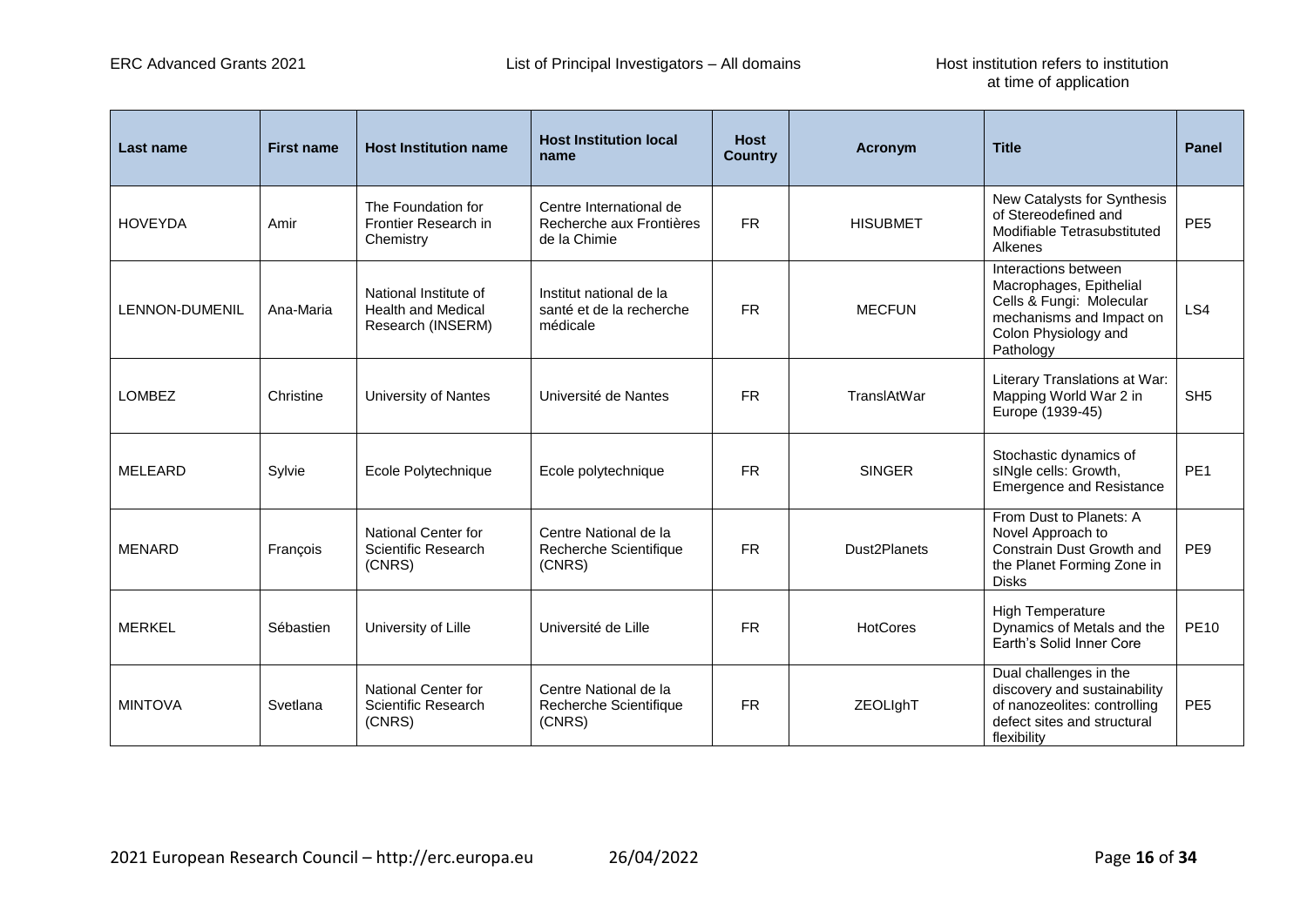| Last name        | <b>First name</b> | <b>Host Institution name</b>                                | <b>Host Institution local</b><br>name                     | <b>Host</b><br><b>Country</b> | <b>Acronym</b>   | <b>Title</b>                                                                                             | <b>Panel</b>    |
|------------------|-------------------|-------------------------------------------------------------|-----------------------------------------------------------|-------------------------------|------------------|----------------------------------------------------------------------------------------------------------|-----------------|
| <b>MONCEL</b>    | Marie-<br>Hélène  | National Center for<br><b>Scientific Research</b><br>(CNRS) | Centre National de la<br>Recherche Scientifique<br>(CNRS) | <b>FR</b>                     | <b>LATEUROPE</b> | Why late earliest occupation<br>of Western Europe?                                                       | SH <sub>6</sub> |
| <b>RICHARD</b>   | Gaël              | Institut Mines-Telecom                                      | Institut Mines-Télécom                                    | <b>FR</b>                     | HI-Audio         | Hybrid and Interpretable<br>Deep neural audio<br>machines                                                | PE <sub>6</sub> |
| <b>RIGNEAULT</b> | Hervé             | National Center for<br><b>Scientific Research</b><br>(CNRS) | Centre National de la<br>Recherche Scientifique<br>(CNRS) | <b>FR</b>                     | SpeckleCARS      | Vibrational speckle<br>tomography microscopy for<br>fast intra-operative cancer<br>tissue histopathology | PE7             |
| <b>ROCHET</b>    | Jean-<br>Charles  | Toulouse School of<br>Economics                             | Toulouse School of<br>Economics                           | FR.                           | <b>DIPAMUTA</b>  | Digital Payments,<br><b>Multidimensional Taxes</b>                                                       | SH <sub>1</sub> |
| <b>ROSSION</b>   | <b>Bruno</b>      | National Center for<br><b>Scientific Research</b><br>(CNRS) | Centre National de la<br>Recherche Scientifique<br>(CNRS) | <b>FR</b>                     | <b>HUMANFACE</b> | Human Face Identity<br>Categorization: Bridging the<br>Gap between Vision and<br>Social Semantics        | SH <sub>4</sub> |
| <b>SAVARINO</b>  | Joel              | National Center for<br><b>Scientific Research</b><br>(CNRS) | Centre National de la<br>Recherche Scientifique<br>(CNRS) | <b>FR</b>                     | DOC-PAST         | Deciphering the Oxidizing<br>Capacity of the PAST<br>atmosphere                                          | <b>PE10</b>     |
| <b>SOTIN</b>     | Christophe        | University of Nantes                                        | Université de Nantes                                      | <b>FR</b>                     | <b>PROMISES</b>  | Presence and Role of<br>Organic Matter in Icy<br>Satellites and ExtraSolar<br>planets                    | <b>PE10</b>     |
| <b>TAJBAKHSH</b> | Shahragim         | Pasteur Institute                                           | <b>Institut Pasteur</b>                                   | <b>FR</b>                     | <b>STENIPATH</b> | Stem and niche cell<br>dynamics in normal and<br>pathological conditions                                 | LS <sub>3</sub> |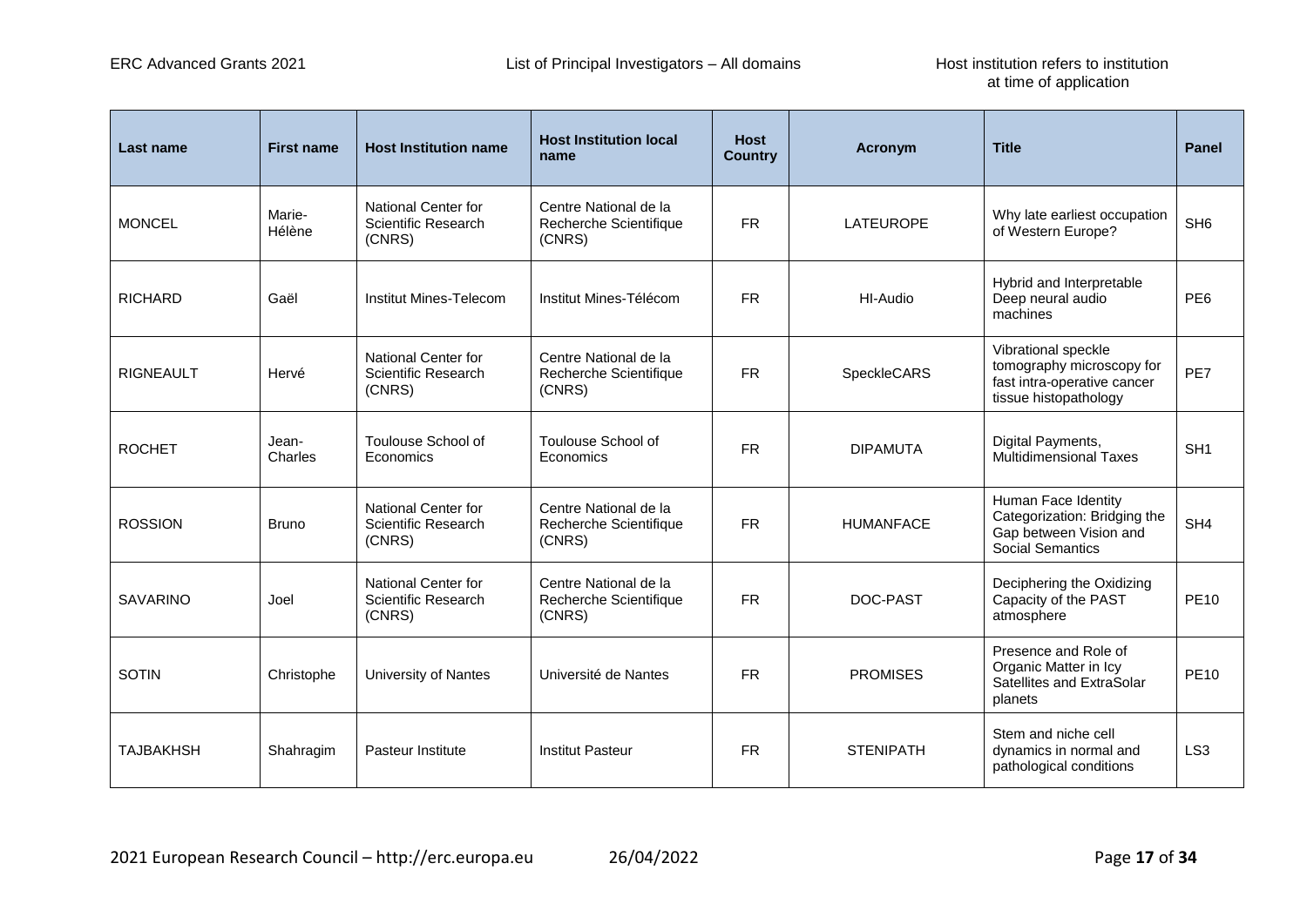| Last name           | <b>First name</b> | <b>Host Institution name</b>                              | <b>Host Institution local</b><br>name                                   | <b>Host</b><br><b>Country</b> | <b>Acronym</b>     | <b>Title</b>                                                                                                        | <b>Panel</b>    |
|---------------------|-------------------|-----------------------------------------------------------|-------------------------------------------------------------------------|-------------------------------|--------------------|---------------------------------------------------------------------------------------------------------------------|-----------------|
| <b>VANDERLINDEN</b> | Jean-Paul         | University of Versailles<br>Saint-Quentin-en-<br>Yvelines | Université de Versailles<br>Saint-Quentin-en-Yvelines                   | <b>FR</b>                     | <b>PREFER</b>      | Deciphering the lay ethics<br>of terminal risks: local<br>terminal risks as PRoxiEs<br><b>For Existential Risks</b> | SH <sub>7</sub> |
| <b>VASSILICOS</b>   | John-<br>Christos | National Center for<br>Scientific Research<br>(CNRS)      | Centre National de la<br>Recherche Scientifique<br>(CNRS)               | <b>FR</b>                     | NoStaHo            | Non-Stationary Non-<br>Homogeneous Turbulence                                                                       | PE8             |
| <b>TARDOS</b>       | Gabor             | Alfréd Rényi Institute of<br><b>Mathematics</b>           | Magyar Tudományos<br>Akadémia Rényi Alfréd<br>Matematikai Kutatóintézet | HU                            | ERMID              | <b>Effective Random Methods</b><br>in Discrete Mathematics                                                          | PE <sub>1</sub> |
| <b>BRUCK</b>        | Joanna            | University College Dublin                                 | University College Dublin                                               | IE                            | ANSOC              | Animals and Society in<br>Bronze Age Europe                                                                         | SH <sub>6</sub> |
| <b>CASEY</b>        | Eoin              | University College Dublin                                 | University College Dublin                                               | IE                            | <b>ABSOLUTE</b>    | Analysis of Biofilm Solid<br>Interactions Underpinning<br><b>Wastewater Treatment</b>                               | PE8             |
| <b>GERWARTH</b>     | Robert            | University College Dublin                                 | University College Dublin                                               | IE                            | CivilWars          | The Age of Civil Wars in<br>Europe, c. 1914-1949                                                                    | SH <sub>6</sub> |
| <b>KITCHIN</b>      | Rob               | National University of<br>Ireland Maynooth                | National University of<br>Ireland Maynooth                              | IE                            | <b>DATASTORIES</b> | Data Stories: Producing<br>stories about and with<br>property and planning data                                     | SH <sub>7</sub> |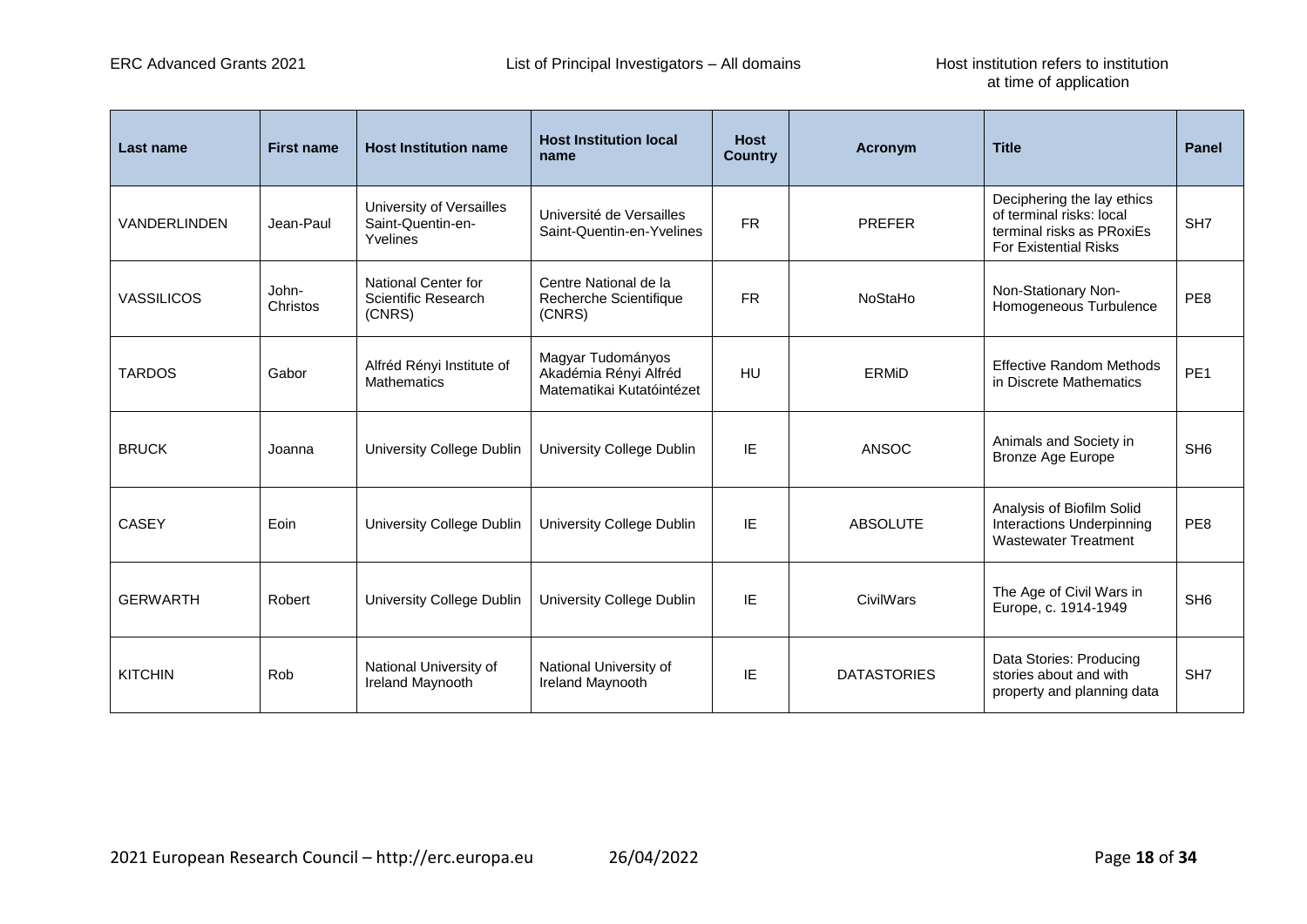| Last name       | <b>First name</b> | <b>Host Institution name</b>          | <b>Host Institution local</b><br>name | <b>Host</b><br><b>Country</b> | <b>Acronym</b>     | <b>Title</b>                                                                                                                                                                                                                                 | <b>Panel</b>    |
|-----------------|-------------------|---------------------------------------|---------------------------------------|-------------------------------|--------------------|----------------------------------------------------------------------------------------------------------------------------------------------------------------------------------------------------------------------------------------------|-----------------|
| <b>AMIT</b>     | Ido               | Weizmann Institute of<br>Science      | Weizmann Institute of<br>Science      | IL                            | <b>TROJAN-Cell</b> | Developing novel single-cell<br>technologies to model and<br>perturb intra-tumor<br>interactions and signaling $-$<br>an innovation program for<br>the next generation of<br>immunotherapies                                                 | LS <sub>2</sub> |
| <b>ASSAF</b>    | Yaniv             | <b>Tel Aviv University</b>            | <b>Tel Aviv University</b>            | IL                            | <b>COSMOS</b>      | Connectome cost<br>conservation model of skill<br>learning                                                                                                                                                                                   | SH <sub>4</sub> |
| <b>BALABAN</b>  | Nathalie          | The Hebrew University of<br>Jerusalem | The Hebrew University of<br>Jerusalem | IL                            | <b>StatCell</b>    | The Stressed Cell as a<br>Physical Aging Problem                                                                                                                                                                                             | PE3             |
| <b>ELBAUM</b>   | Michael           | Weizmann Institute of<br>Science      | Weizmann Institute of<br>Science      | IL                            | CryoSTEM           | <b>Phase Contrast STEM for</b><br>Cryo-EM                                                                                                                                                                                                    | PE4             |
| <b>FELDMAN</b>  | Yuval             | <b>Bar-Ilan University</b>            | <b>Bar-Ilan University</b>            | IL                            | <b>VCOMP</b>       | <b>Generating Voluntary</b><br><b>Compliance Across</b><br>Doctrines and Nations:<br>Interlocking the Behavioural<br>and Regulatory Aspects of<br>Governments' Ability to<br>Trust the Public's<br>Cooperation, Ethicality and<br>Compliance | SH <sub>2</sub> |
| <b>GELANDER</b> | Tsachik           | Weizmann Institute of<br>Science      | Weizmann Institute of<br>Science      | IL                            | <b>SRS</b>         | Stationary Random<br>Subgroups                                                                                                                                                                                                               | PE <sub>1</sub> |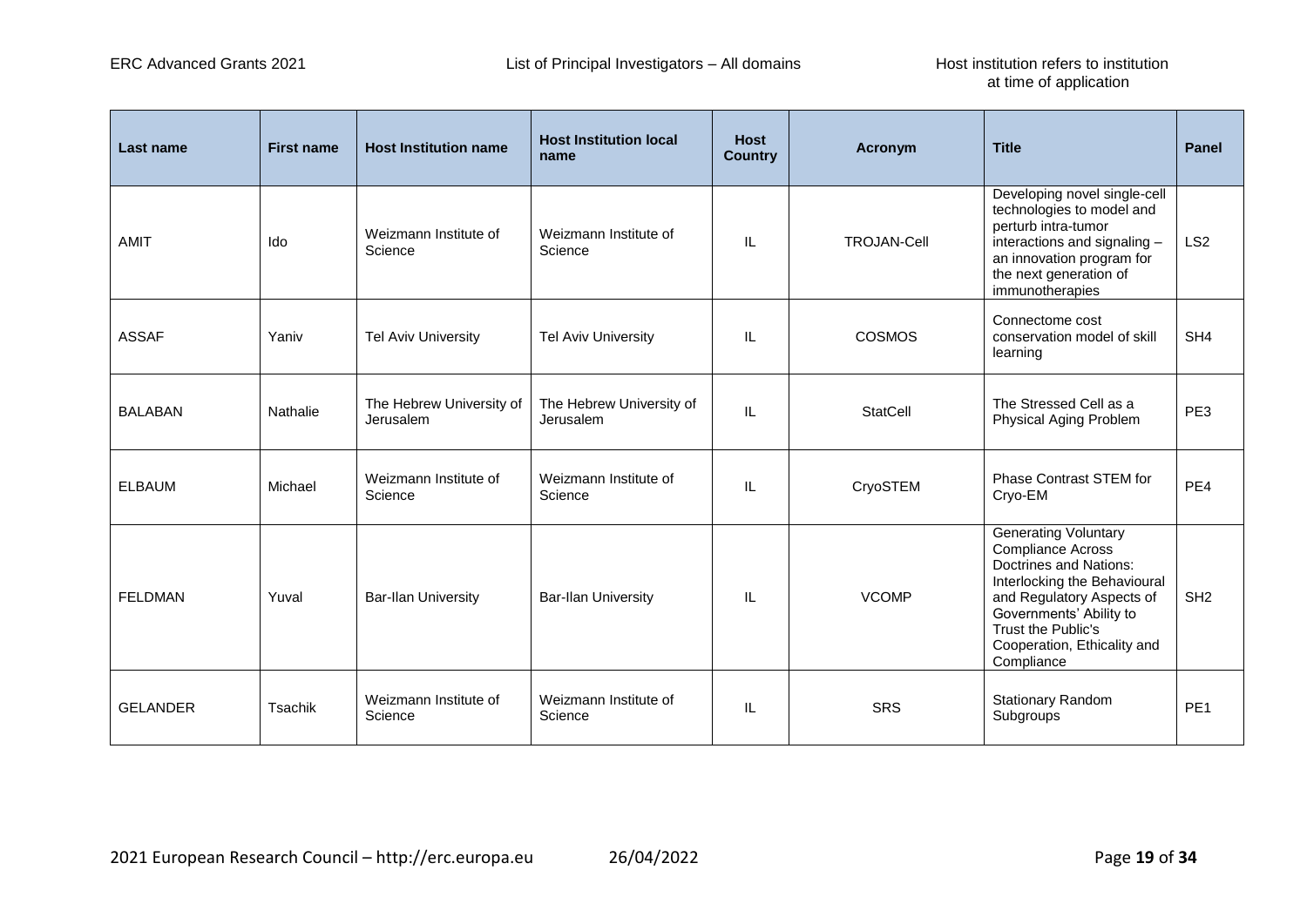| Last name         | <b>First name</b> | <b>Host Institution name</b>                 | <b>Host Institution local</b><br>name        | <b>Host</b><br><b>Country</b> | Acronym                   | <b>Title</b>                                                                                                                                              | <b>Panel</b>    |
|-------------------|-------------------|----------------------------------------------|----------------------------------------------|-------------------------------|---------------------------|-----------------------------------------------------------------------------------------------------------------------------------------------------------|-----------------|
| <b>JOEL</b>       | Daphna            | <b>Tel Aviv University</b>                   | <b>Tel Aviv University</b>                   | IL                            | BeyondGenderBinary        | Challenging the gender<br>binary: Empirically<br>unravelling the limitation of<br>the male-female categories                                              | SH <sub>3</sub> |
| <b>KISHONY</b>    | Roy               | Technion - Israel Institute<br>of Technology | Technion - Israel Institute<br>of Technology | IL                            | <b>OUTSMART-infection</b> | Microbiome centered<br>prediction and prevention of<br>recurrent infections                                                                               | LS <sub>2</sub> |
| <b>KUPFERMAN</b>  | Orna              | The Hebrew University of<br>Jerusalem        | The Hebrew University of<br>Jerusalem        | IL                            | <b>ADVANSYNT</b>          | <b>Theoretical Foundations of</b><br><b>Advanced Synthesis</b>                                                                                            | PE <sub>6</sub> |
| <b>PEER</b>       | Dan               | <b>Tel Aviv University</b>                   | <b>Tel Aviv University</b>                   | IL                            | circRNA4DMD               | <b>Circular RNA Therapeutics</b><br>for Duchenne Muscular<br>Dystrophy                                                                                    | LS7             |
| <b>PIRAN</b>      | Tsvi              | The Hebrew University of<br>Jerusalem        | The Hebrew University of<br>Jerusalem        | IL                            | MultiJets                 | Relativistic Jets in the<br>Multimessenger Era                                                                                                            | PE9             |
| <b>SCHULDINER</b> | Oren              | Weizmann Institute of<br>Science             | Weizmann Institute of<br>Science             | IL                            | NeuRemodelBehavior        | Sculpting circuits and<br>behavior by developmental<br>neuronal remodeling                                                                                | LS <sub>5</sub> |
| <b>BASSI</b>      | Roberto           | University of Verona                         | Università degli Studi di<br>Verona          | IT                            | GrInSun                   | Harvesting Light for Life:<br>Green Proteins as the<br>Interface between Sun<br>Energy and Biosphere                                                      | LS9             |
| <b>BIFFI</b>      | Alessandra        | University of Padua                          | Università degli Studi di<br>Padova          | <b>IT</b>                     | <b>TARGETNMDs</b>         | A novel and empowered<br>TARGETed gene addition<br>approach at a relevant<br>microglia locus for the<br>treatment of inherited<br>NeuroMetabolic Diseases | LS7             |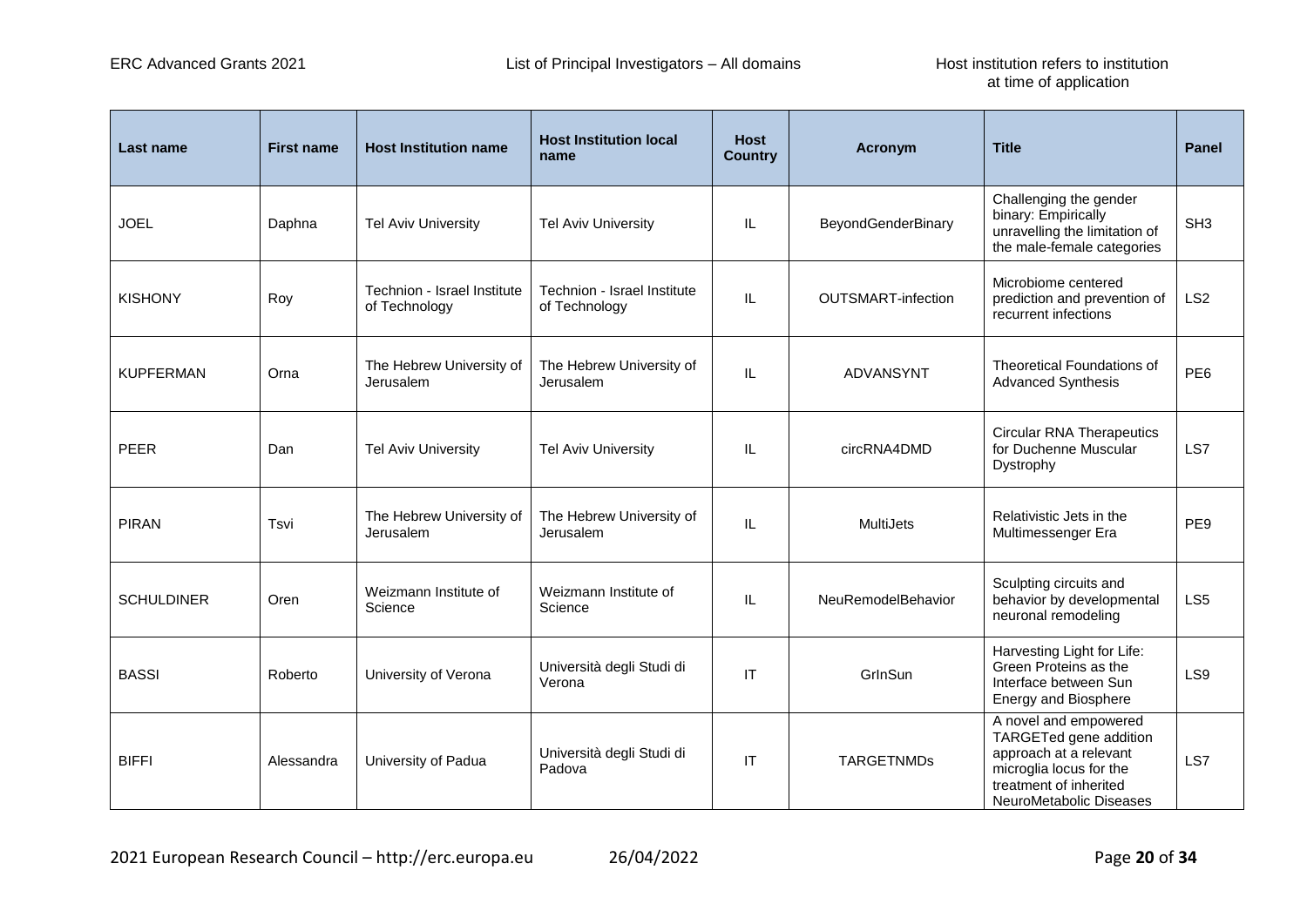| Last name        | <b>First name</b> | <b>Host Institution name</b>          | <b>Host Institution local</b><br>name                                          | <b>Host</b><br><b>Country</b> | Acronym         | <b>Title</b>                                                                                                                                            | <b>Panel</b>    |
|------------------|-------------------|---------------------------------------|--------------------------------------------------------------------------------|-------------------------------|-----------------|---------------------------------------------------------------------------------------------------------------------------------------------------------|-----------------|
| <b>BIGONI</b>    | Davide            | University of Trento                  | Università degli Studi di<br>Trento                                            | IT                            | Beyond          | Beyond hyperelasticity: a<br>virgin land of extreme<br>materials                                                                                        | PE8             |
| <b>CALANDRA</b>  | Matteo            | University of Trento                  | Università degli Studi di<br>Trento                                            | IT                            | <b>DELIGHT</b>  | Discovering light-induced<br>phases by first-principles<br>material design                                                                              | PE4             |
| <b>ELVASSORE</b> | Nicola            | University of Padua                   | Università degli Studi di<br>Padova                                            | IT                            | <b>ReprOids</b> | Reprogramming of somatic<br>cells into organOids:<br>patient-centred<br>neurodevelopmental<br>disease modelling from<br>nascent induced<br>pluripotency | LS7             |
| <b>IELMINI</b>   | Daniele           | Politecnico di Milano                 | Politecnico di Milano                                                          | IT                            | <b>ANIMATE</b>  | ANalogue In-Memory<br>computing with Advanced<br>device TEchnology                                                                                      | PE7             |
| <b>LIPPI</b>     | Francesco         | Luiss University Guido<br>Carli, Rome | Luiss - Libera Università<br>Internazionale degli Studi<br>Sociali Guido Carli | IT                            | <b>DCS</b>      | <b>Dynamic Cross Sections</b><br>and Heterogeneity in<br>Macroeconomics                                                                                 | SH <sub>1</sub> |
| <b>MATTEOLI</b>  | Michela           | Humanitas Research<br>Hospital        | Humanitas Mirasole SpA<br>(IRCCS)                                              | IT                            | <b>MATILDA</b>  | Microglia As conTroller of<br>braIn metaboLism During<br>Aging                                                                                          | LS4             |
| <b>MINCA</b>     | Claudio           | University of Bologna                 | Università di Bologna                                                          | IT                            | TheGAME         | The Game: Counter-<br>mapping informal refugee<br>mobilities along the Balkan<br>Route                                                                  | SH <sub>7</sub> |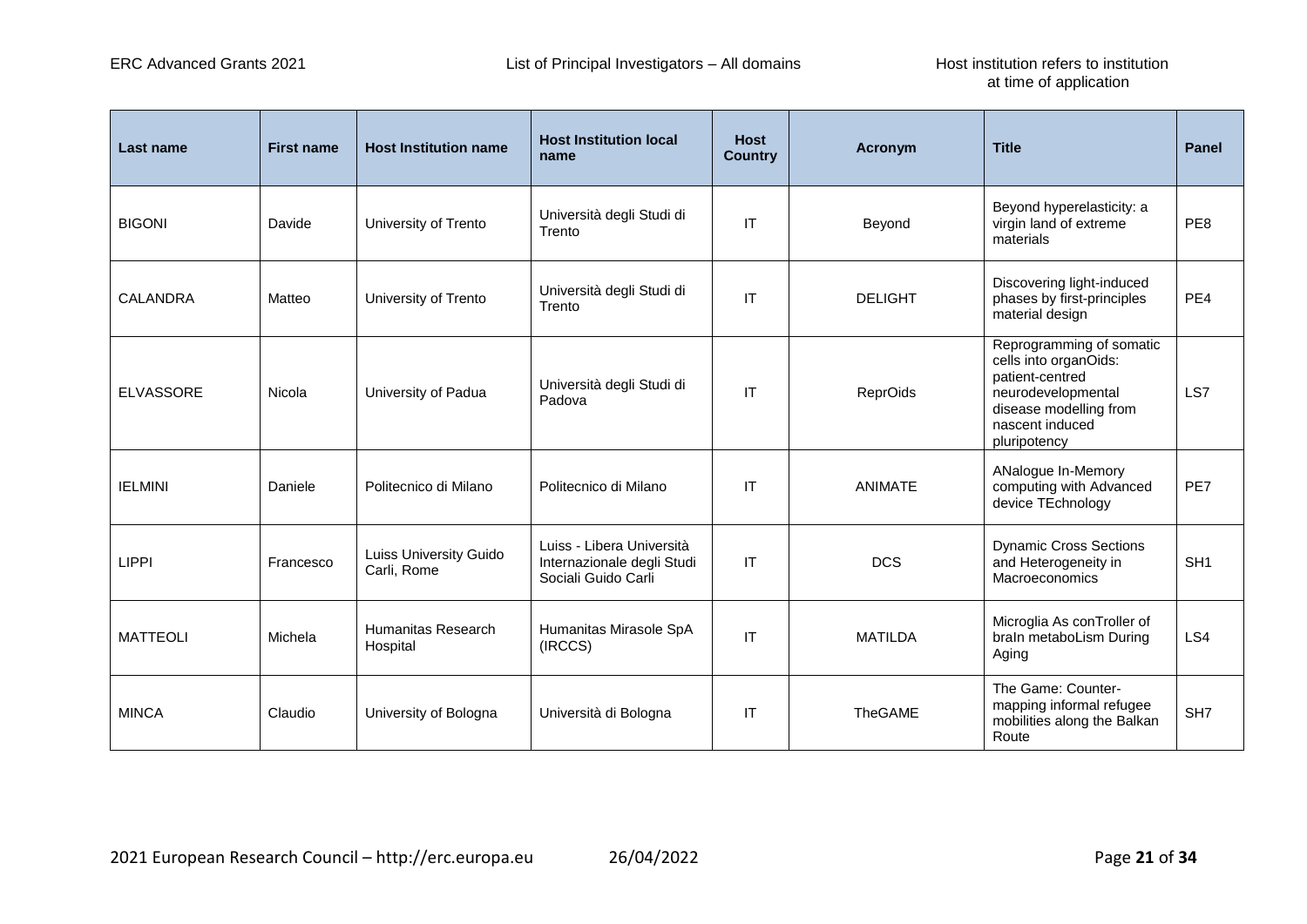| Last name                         | <b>First name</b> | <b>Host Institution name</b>               | <b>Host Institution local</b><br>name                       | <b>Host</b><br><b>Country</b> | Acronym              | <b>Title</b>                                                                                                                 | <b>Panel</b>    |
|-----------------------------------|-------------------|--------------------------------------------|-------------------------------------------------------------|-------------------------------|----------------------|------------------------------------------------------------------------------------------------------------------------------|-----------------|
| <b>MONACO</b>                     | Giulio            | University of Padua                        | Università degli Studi di<br>Padova                         | IT                            | <b>GLAXES</b>        | X-ray-induced fluidization: a<br>non-equilibrium pathway to<br>reach glasses at the<br>extremes of their stability<br>range. | PE3             |
| <b>PALMIRANI</b>                  | Monica            | University of Bologna                      | Università di Bologna                                       | IT                            | HyperModeLex         | Hyperdimensional<br>Modelling of the Legal<br>System in Digital Society                                                      | SH <sub>2</sub> |
| QUEIROLO<br><b>PALMAS</b>         | Luca              | University of Genoa                        | Università degli Studi di<br>Genova                         | IT                            | <b>SOLROUTES</b>     | Solidarities and migrants'<br>routes across Europe at<br>large                                                               | SH <sub>7</sub> |
| <b>RAIMONDI</b>                   | Manuela<br>Teresa | Politecnico di Milano                      | Politecnico di Milano                                       | IT                            | <b>BEACONSANDEGG</b> | Mechanobiology of cancer<br>progression                                                                                      | PE8             |
| <b>RIELLO</b>                     | Giorgio           | European University<br>Institute           | <b>European University</b><br>Institute                     | IT                            | <b>CAPASIA</b>       | The Asian Origins of Global<br>Capitalism: European<br>Factories in the Indian<br>Ocean, 1500-1800                           | SH <sub>6</sub> |
| <b>ZIMEI</b>                      | Francesco         | University of Trento                       | Università degli Studi di<br>Trento                         | IT                            | LAUDARE              | The Italian Lauda:<br>Disseminating Poetry and<br><b>Concepts Through Melody</b><br>(12th-16th centuries)                    | SH <sub>5</sub> |
| <b>TKATCHENKO</b>                 | Alexandre         | University of<br>Luxembourg                | Université du Luxembourg                                    | LU                            | <b>FITMOL</b>        | Field-Theory Approach to<br><b>Molecular Interactions</b>                                                                    | PE4             |
| <b>BIERMA-</b><br><b>ZEINSTRA</b> | Sita Ma           | <b>Erasmus Medical Center</b><br>Rotterdam | Erasmus Universitair<br><b>Medisch Centrum</b><br>Rotterdam | <b>NL</b>                     | <b>HIPSTAR</b>       | Modelling trajectories and<br>mechanisms of childhood<br>hip dysplasia                                                       | LS7             |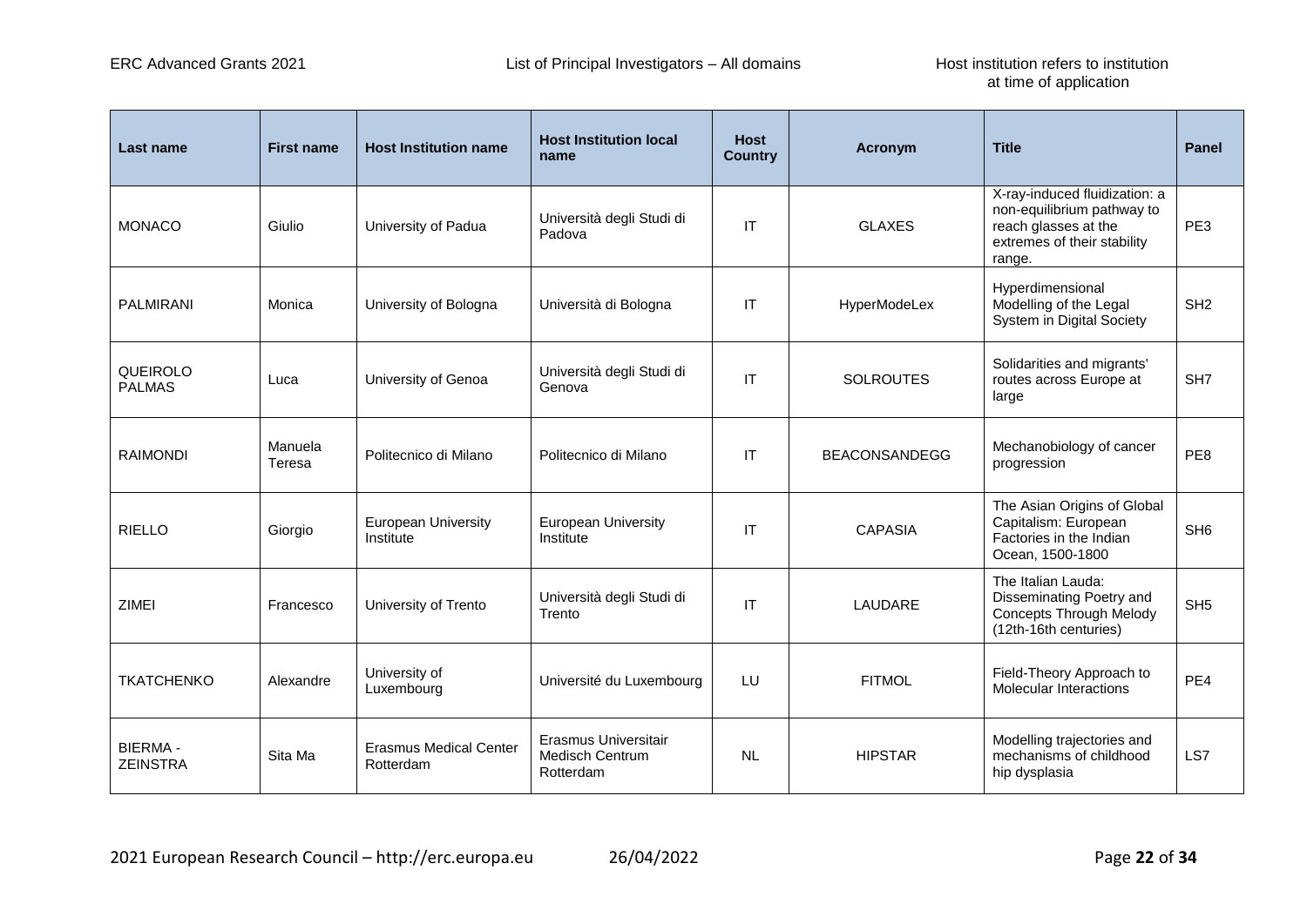| Last name       | <b>First name</b> | <b>Host Institution name</b>                         | <b>Host Institution local</b><br>name                           | <b>Host</b><br><b>Country</b> | <b>Acronym</b>            | <b>Title</b>                                                                                                                                                | <b>Panel</b>    |
|-----------------|-------------------|------------------------------------------------------|-----------------------------------------------------------------|-------------------------------|---------------------------|-------------------------------------------------------------------------------------------------------------------------------------------------------------|-----------------|
| <b>BISSCHOP</b> | Peter             | Leiden University                                    | Universiteit Leiden                                             | <b>NL</b>                     | <b>PURANA</b>             | Mythical Discourse and<br>Religious Agency in the<br><b>Puranic Ecumene</b>                                                                                 | SH <sub>5</sub> |
| <b>BOUTEN</b>   | Carlijn           | Eindhoven University of<br>Technology                | <b>Technische Universiteit</b><br>Eindhoven                     | <b>NL</b>                     | <b>RE-ALIGN</b>           | Restoring anisotropy in<br>living tissues 'in situ'                                                                                                         | <b>PE11</b>     |
| COOLS           | Roshan            | <b>Radboud University</b><br><b>Medical Center</b>   | <b>Stichting Radboud</b><br>Universitair Medisch<br>Centrum     | <b>NL</b>                     | CHEMCONTROL               | Balancing brain chemicals<br>for boosting meta-control                                                                                                      | SH <sub>4</sub> |
| <b>DIJKSTRA</b> | Henk              | <b>Utrecht University</b>                            | Universiteit Utrecht                                            | <b>NL</b>                     | <b>TAOC</b>               | Tipping of the Atlantic<br>Ocean Circulation                                                                                                                | <b>PE10</b>     |
| <b>FRIEDL</b>   | Peter             | <b>Radboud University</b><br><b>Medical Center</b>   | <b>Stichting Radboud</b><br>Universitair Medisch<br>Centrum     | <b>NL</b>                     | subLETHAL                 | From understanding to<br>rational design of next-<br>generation cancer therapies                                                                            | LS7             |
| <b>HARDON</b>   | Anita             | Wageningen University &<br>Research                  | Wageningen University &<br>Research                             | <b>NL</b>                     | <b>Embodied Ecologies</b> | <b>Embodied Ecologies: A</b><br>collaborative inquiry into<br>how people sense, know,<br>and act to reduce chemical<br>exposures in everyday<br>urban life. | SH <sub>7</sub> |
| <b>HEEMELS</b>  | Maurice           | Eindhoven University of<br>Technology                | <b>Technische Universiteit</b><br>Eindhoven                     | <b>NL</b>                     | <b>PROACTHIS</b>          | Projection-based Control: A<br>Novel Paradigm for High-<br>performance Systems                                                                              | PE7             |
| <b>HIIRAGI</b>  | Takashi           | Royal Netherlands<br>Academy of Arts and<br>Sciences | Koninklijke Nederlandse<br>Akademie van<br>Wetenschappen (KNAW) | <b>NL</b>                     | <b>COORDINATION</b>       | Coordination of mouse<br>embryogenesis in space<br>and time at implantation                                                                                 | LS <sub>3</sub> |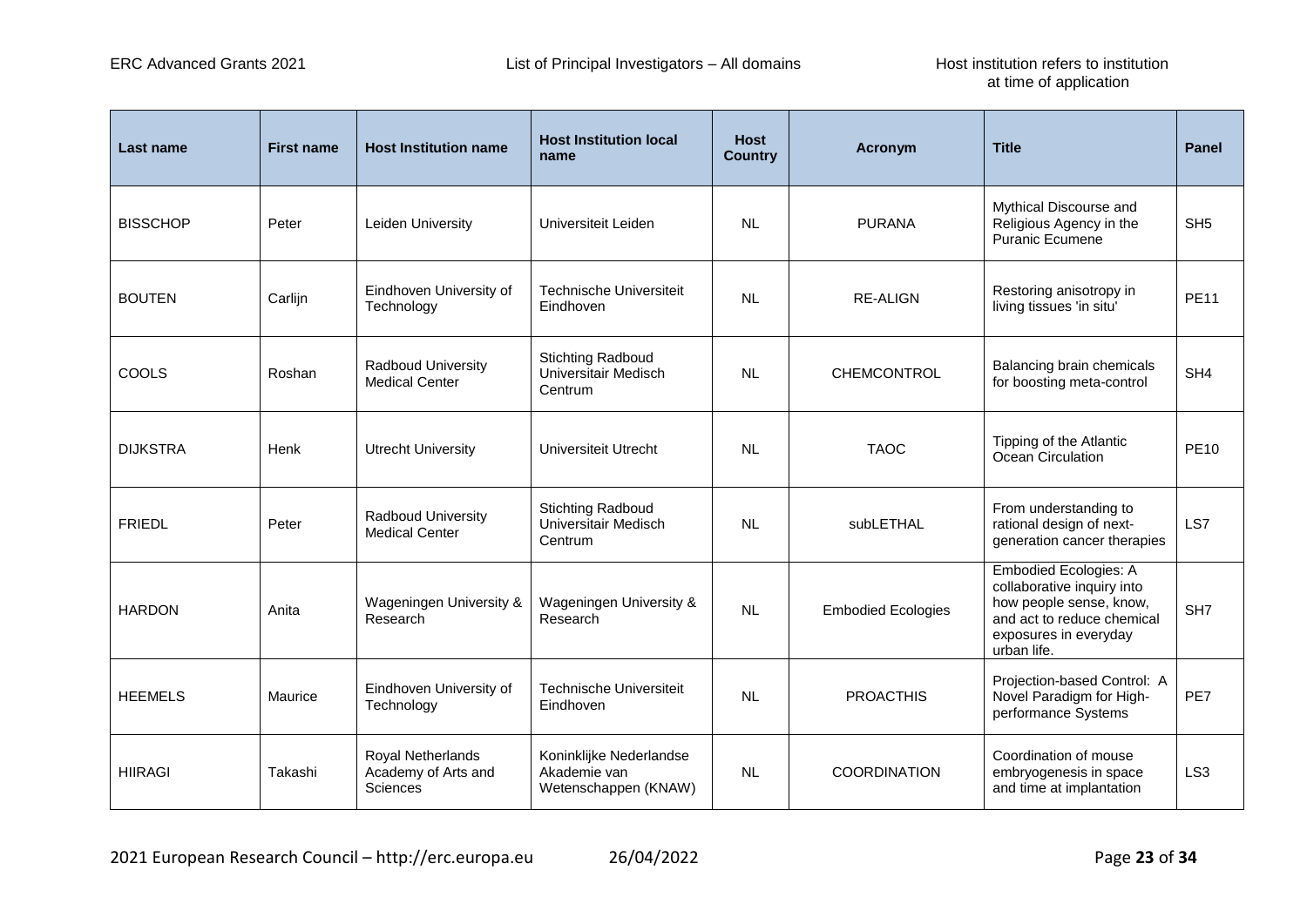| <b>Last name</b> | <b>First name</b>   | <b>Host Institution name</b>               | <b>Host Institution local</b><br>name                | <b>Host</b><br><b>Country</b> | Acronym               | <b>Title</b>                                                                                                                          | <b>Panel</b>    |
|------------------|---------------------|--------------------------------------------|------------------------------------------------------|-------------------------------|-----------------------|---------------------------------------------------------------------------------------------------------------------------------------|-----------------|
| <b>HOEKSTRA</b>  | Hendrik             | Leiden University                          | Universiteit Leiden                                  | <b>NL</b>                     | <b>OCULIS</b>         | <b>Observational Cosmology</b><br>Using Large Imaging<br>Surveys                                                                      | PE <sub>9</sub> |
| <b>HOLLMANN</b>  | Frank               | Delft University of<br>Technology          | <b>Technische Universiteit</b><br><b>Delft</b>       | <b>NL</b>                     | PeroxyZyme            | Practical<br>oxyfunctionalisation<br>biocatalysts by engineering<br>monooxygenases into<br>peroxyzymes.                               | LS9             |
| LOI              | Maria<br>Antonietta | University of Groningen                    | Rijksuniversiteit<br>Groningen                       | <b>NL</b>                     | <b>DEOM</b>           | Design and Engineering of<br>Optoelectronic<br>Metamaterials                                                                          | <b>PE11</b>     |
| <b>MARRINK</b>   | Siewert             | University of Groningen                    | Rijksuniversiteit<br>Groningen                       | <b>NL</b>                     | COMP-O-CELL           | <b>Computational Microscopy</b><br>of Cells                                                                                           | PE4             |
| <b>MARTENS</b>   | John                | <b>Erasmus Medical Center</b><br>Rotterdam | Erasmus Universitair<br>Medisch Centrum<br>Rotterdam | <b>NL</b>                     | AMBER                 | APOBEC Mutagenesis: a<br>novel Achilles heel of<br><b>Breast cancer</b>                                                               | LS7             |
| <b>M'CHAREK</b>  | Amade               | University of Amsterdam                    | Universiteit van<br>Amsterdam                        | <b>NL</b>                     | <b>VITAL ELEMENTS</b> | Vital Elements and<br><b>Postcolonial Moves:</b><br>Forensics as the Art of<br>Paying Attention in a<br>Mediterranean Harbour<br>Town | SH <sub>3</sub> |
| <b>PEEPER</b>    | Daniel              | Netherlands Cancer<br>Institute            | Het Nederlands Kanker<br>Instituut                   | <b>NL</b>                     | ReverT                | Reversing T cell dysfunction<br>in cancer by multimodal<br>genetic screening                                                          | LS4             |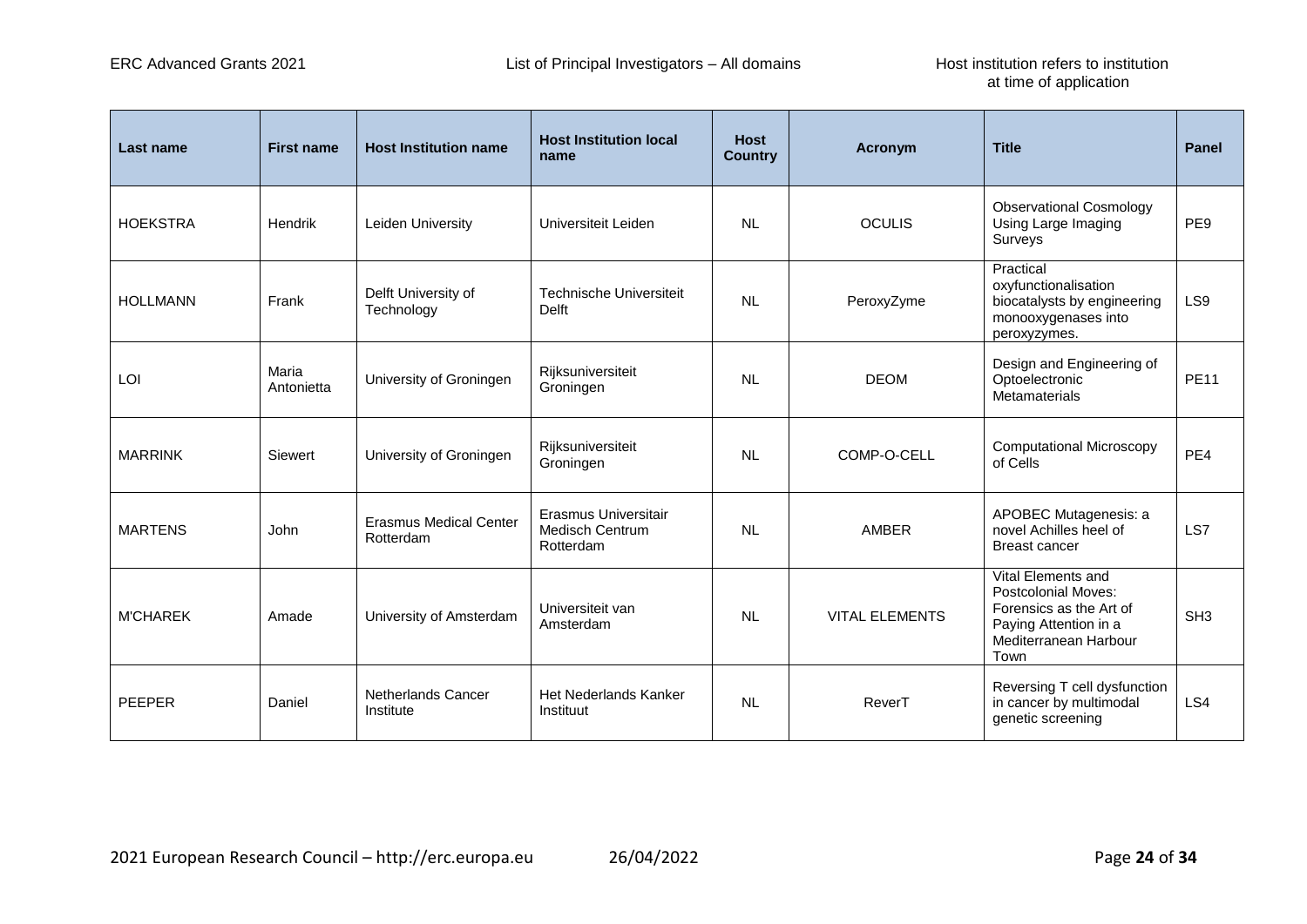| <b>Last name</b>     | <b>First name</b> | <b>Host Institution name</b>                                | <b>Host Institution local</b><br>name                           | <b>Host</b><br><b>Country</b> | <b>Acronym</b>         | <b>Title</b>                                                                                                                           | Panel           |
|----------------------|-------------------|-------------------------------------------------------------|-----------------------------------------------------------------|-------------------------------|------------------------|----------------------------------------------------------------------------------------------------------------------------------------|-----------------|
| <b>ROELFSEMA</b>     | Pieter            | Royal Netherlands<br>Academy of Arts and<br><b>Sciences</b> | Koninklijke Nederlandse<br>Akademie van<br>Wetenschappen (KNAW) | <b>NL</b>                     | <b>NUMEROUS</b>        | NeUronal MEchanisms foR<br>consciOUS perception                                                                                        | SH <sub>4</sub> |
| <b>STALLINGA</b>     | Sjoerd            | Delft University of<br>Technology                           | Technische Universiteit<br>Delft                                | <b>NL</b>                     | Nanocubic              | Nanoscale Isotropic 3D<br>Resolution using Omni-view<br><b>Structured Light Sheet</b><br>Microscopy                                    | PE7             |
| <b>TONI</b>          | Ivan              | Radboud University                                          | Radboud Universiteit                                            | <b>NL</b>                     | <b>MINDSHARING</b>     | Human communication as<br>joint epistemic engineering                                                                                  | SH <sub>4</sub> |
| VAN DER MAAS         | Han               | University of Amsterdam                                     | Universiteit van<br>Amsterdam                                   | NL                            | Cascade                | Beyond the tipping point:<br>Cascading transitions in the<br>behavioral and social<br>sciences                                         | SH <sub>4</sub> |
| VAN<br>OUDENAARDEN   | Alexander         | Royal Netherlands<br>Academy of Arts and<br><b>Sciences</b> | Koninklijke Nederlandse<br>Akademie van<br>Wetenschappen (KNAW) | <b>NL</b>                     | scTranslatomics        | Development of novel<br>integrated sequencing<br>methods to explore<br>translation and its<br>regulatory mechanisms in<br>single cells | LS <sub>2</sub> |
| <b>VAN SLIEDREGT</b> | Elies             | <b>Tilburg University</b>                                   | <b>Tilburg University</b>                                       | <b>NL</b>                     | <b>JOINEDUPJUSTICE</b> | <b>Building a Global Criminal</b><br>Justice System at the<br>Domestic Level                                                           | SH <sub>2</sub> |
| <b>VAN SOMEREN</b>   | Eus JW            | Royal Netherlands<br>Academy of Arts and<br>Sciences        | Koninklijke Nederlandse<br>Akademie van<br>Wetenschappen (KNAW) | <b>NL</b>                     | <b>OVERNIGHT</b>       | Overnight Vulnerable<br><b>Emotion Reset Normalizing</b><br><b>Invalidating Generalized</b><br><b>Hyperaroused Tension</b>             | SH <sub>4</sub> |
| <b>VAN STEENSEL</b>  | <b>Bas</b>        | Netherlands Cancer<br>Institute                             | Het Nederlands Kanker<br>Instituut                              | <b>NL</b>                     | RE_LOCATE              | Location, location, location:<br>the (re-)positioning of<br>regulatory elements in the<br>mammalian genome.                            | LS <sub>2</sub> |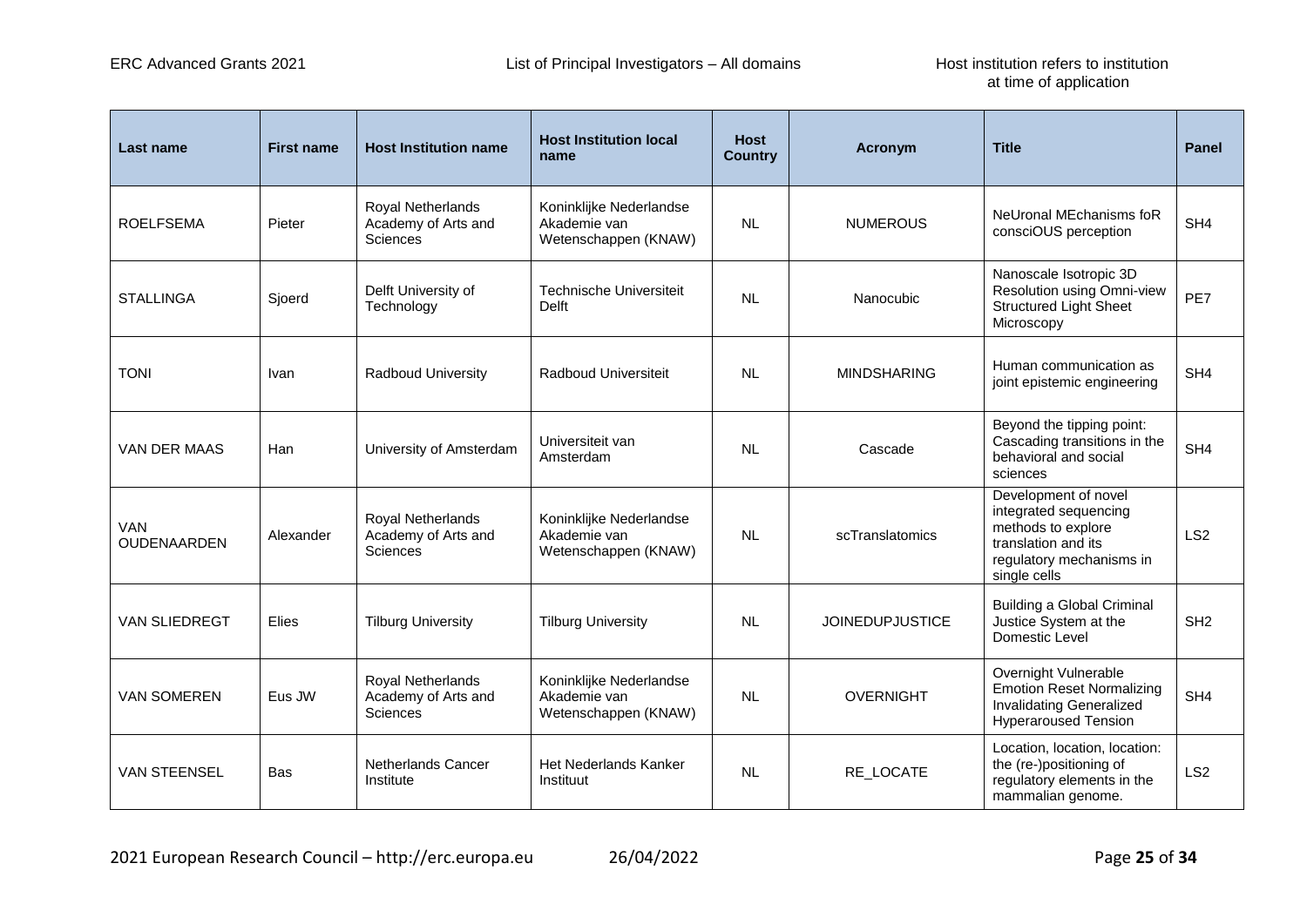| Last name        | <b>First name</b> | <b>Host Institution name</b>                                               | <b>Host Institution local</b><br>name                                          | <b>Host</b><br><b>Country</b> | <b>Acronym</b>    | <b>Title</b>                                                                                               | <b>Panel</b>    |
|------------------|-------------------|----------------------------------------------------------------------------|--------------------------------------------------------------------------------|-------------------------------|-------------------|------------------------------------------------------------------------------------------------------------|-----------------|
| <b>VAN WEES</b>  | Bart Jan          | University of Groningen                                                    | Rijksuniversiteit<br>Groningen                                                 | <b>NL</b>                     | 2DMAGSPIN         | Two-dimensional magnon<br>and spin gases in magnetic<br>Van der Waals<br>heterostructures                  | PE3             |
| <b>VAN WEZEL</b> | Gilles            | Leiden University                                                          | Universiteit Leiden                                                            | <b>NL</b>                     | <b>COMMUNITY</b>  | Unraveling the regulatory<br>networks in Streptomyces<br>that switch on antibiotic<br>production on demand | LS9             |
| YAZDANBAKHSH     | Maria             | Leiden University<br>Medical Center (LUMC)                                 | Academisch Ziekenhuis<br>Leiden - Leids Universitair<br><b>Medisch Centrum</b> | <b>NL</b>                     | <b>REVERSE</b>    | Reversing vaccine hypo-<br>responsiveness                                                                  | LS <sub>6</sub> |
| <b>HARSTAD</b>   | Bard              | University of Oslo                                                         | Universitetet i Oslo                                                           | <b>NO</b>                     | <b>EXPLOIT</b>    | <b>ENVIRONMENTAL</b><br><b>EXPLOITATION OF</b><br>POLITICAL ECONOMICS                                      | SH <sub>1</sub> |
| <b>HEGRE</b>     | Havard            | Peace Research Institute<br>Oslo                                           | Institutt for Fredsforskning<br><b>Stiftelse</b>                               | <b>NO</b>                     | <b>ANTICIPATE</b> | Anticipating the impact of<br>armed conflict on human<br>development                                       | SH <sub>2</sub> |
| <b>LINNEBO</b>   | Øystein           | University of Oslo                                                         | Universitetet i Oslo                                                           | <b>NO</b>                     | C-FORS            | Construction in the Formal<br>Sciences                                                                     | SH4             |
| <b>SOLBAKK</b>   | Jan Helge         | University of Oslo                                                         | Universitetet i Oslo                                                           | <b>NO</b>                     | <b>MORE</b>       | Moral residue -<br>epistemological<br>ramifications, ethical<br>implications and didactic<br>opportunities | SH <sub>5</sub> |
| <b>KNAP</b>      | Wojciech          | Institute of High Pressure<br>Physics of the Polish<br>Academy of Sciences | Instytut Wysokich Ciśnień<br>Polskiej Akademii Nauk                            | PL                            | <b>TERAPLASM</b>  | Towards On-Chip<br>Plasmonic Amplifiers of THz<br>Radiation                                                | PE3             |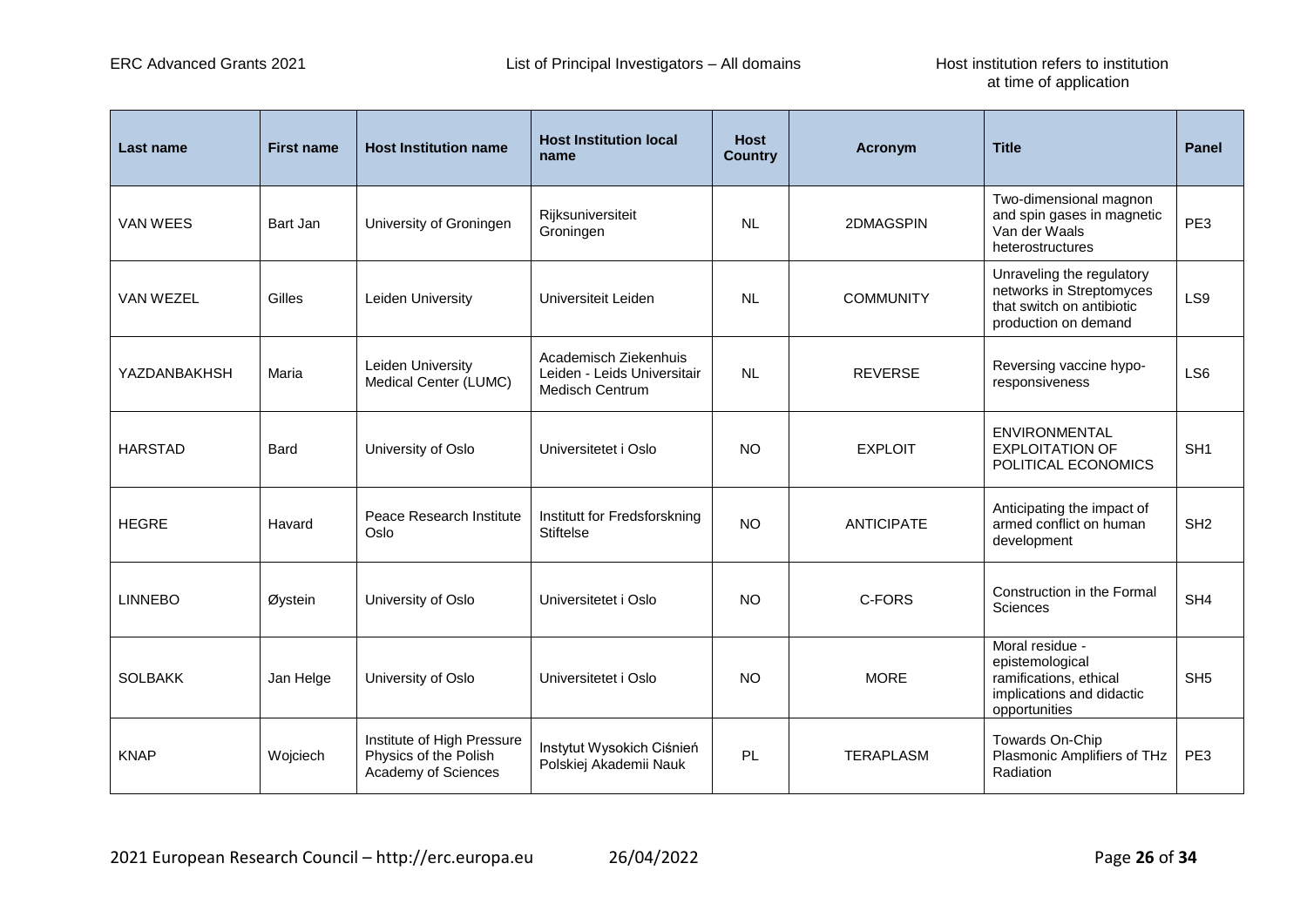| Last name        | <b>First name</b> | <b>Host Institution name</b>                                                    | <b>Host Institution local</b><br>name                                                   | <b>Host</b><br><b>Country</b> | <b>Acronym</b>      | <b>Title</b>                                                                                               | <b>Panel</b>    |
|------------------|-------------------|---------------------------------------------------------------------------------|-----------------------------------------------------------------------------------------|-------------------------------|---------------------|------------------------------------------------------------------------------------------------------------|-----------------|
| <b>BICHO</b>     | Nuno              | University of the Algarve                                                       | Universidade do Algarve                                                                 | <b>PT</b>                     | <b>DISPERSALS</b>   | Dispersals, resilience, and<br>innovation in Late<br>Pleistocene SE Africa                                 | SH <sub>6</sub> |
| <b>CARDOSO</b>   | Vitor             | Association of Instituto<br>Superior Técnico for<br>Research and<br>Development | Associação do Instituto<br>Superior Técnico para a<br>Investigação e<br>Desenvolvimento | PT                            | Gravitas            | Black holes: gravitational<br>engines of discovery                                                         | PE <sub>2</sub> |
| <b>SANTOS</b>    | <b>Nuno</b>       | Centre for Astrophysics<br>of the University of Porto                           | Centro de Investigação<br>em Astronomia e<br>Astrofísica da<br>Universidade do Porto    | PT                            | <b>FIERCE</b>       | FInding ExoeaRths: tackling<br>the ChallengEs of stellar<br>activity                                       | PE <sub>9</sub> |
| COQUAND          | Thierry           | University of Gothenburg                                                        | Göteborgs universitet                                                                   | <b>SE</b>                     | ForCUTT             | Formalisation of<br><b>Constructive Univalent Type</b><br>Theory                                           | PE <sub>6</sub> |
| DALÉN            | Love              | The Swedish Museum of<br><b>Natural History</b>                                 | Naturhistoriska<br>riksmuseet                                                           | <b>SE</b>                     | <b>PrimiGenomes</b> | Investigating mammalian<br>evolution using million-year<br>genomic transects                               | LS <sub>8</sub> |
| <b>ERNFORS</b>   | Patrik            | Karolinska Institute                                                            | Karolinska Institutet                                                                   | <b>SE</b>                     | DescendPain         | Descending control of pain                                                                                 | LS <sub>5</sub> |
| <b>ROSSWOG</b>   | Stephan           | Stockholm University                                                            | Stockholms universitet                                                                  | <b>SE</b>                     | <b>INSPIRATION</b>  | From inspiral to kilonova                                                                                  | PE9             |
| <b>SUNDSTRÖM</b> | Johan             | <b>Uppsala University</b>                                                       | Uppsala Universitet                                                                     | <b>SE</b>                     | EmergAl             | Enhancing emergency<br>department safety, efficacy<br>and cost-effectiveness by<br>artificial intelligence | LS7             |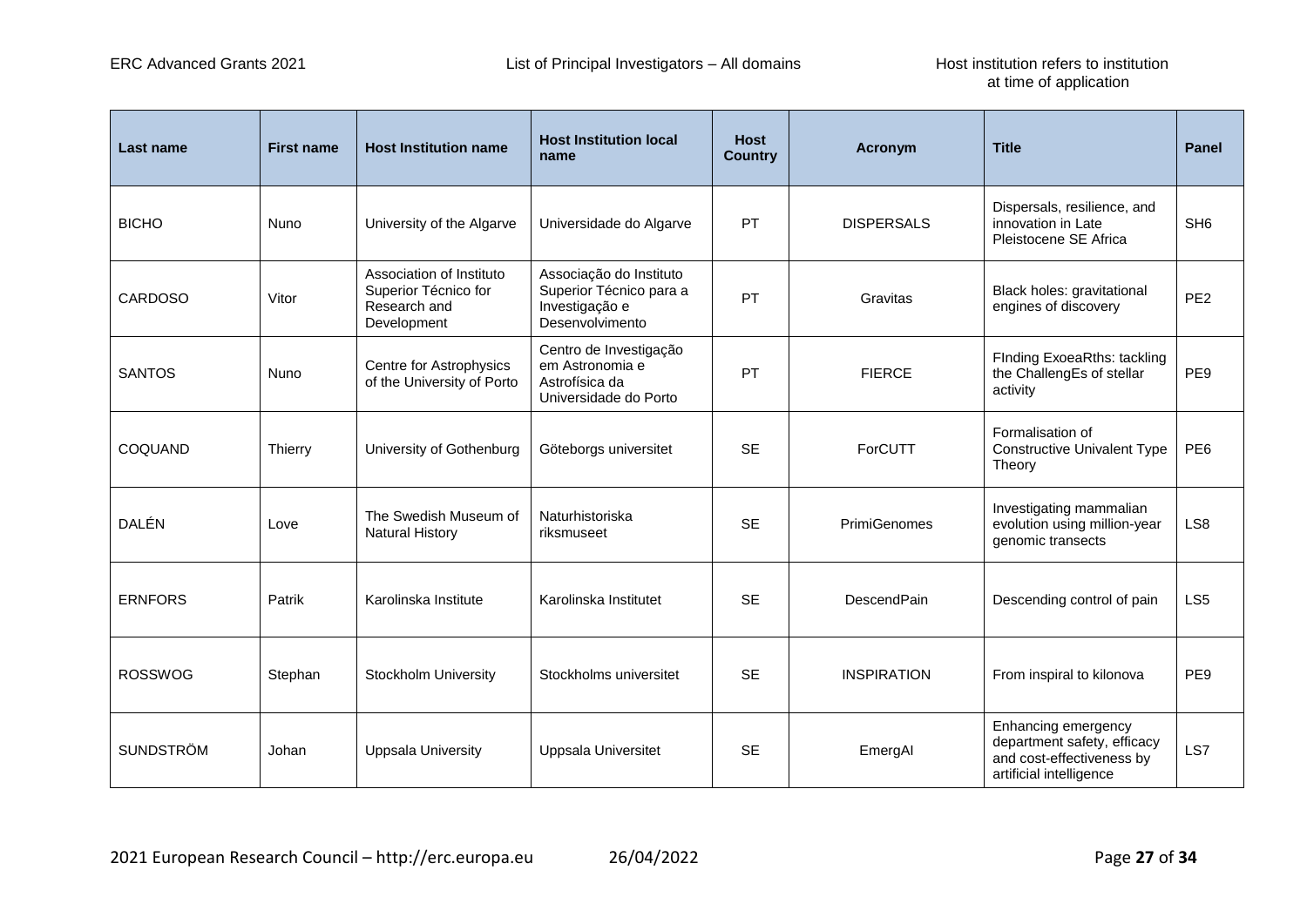| Last name         | <b>First name</b> | <b>Host Institution name</b>          | <b>Host Institution local</b><br>name     | <b>Host</b><br><b>Country</b> | <b>Acronym</b>      | <b>Title</b>                                                                                                                                                  | <b>Panel</b>    |
|-------------------|-------------------|---------------------------------------|-------------------------------------------|-------------------------------|---------------------|---------------------------------------------------------------------------------------------------------------------------------------------------------------|-----------------|
| ZETTERBERG        | <b>Henrik</b>     | University of Gothenburg              | Göteborgs universitet                     | <b>SE</b>                     | <b>FLUBIODEM</b>    | <b>Fluid Biomarkers for</b><br>Neurodegenerative<br>Dementias                                                                                                 | LS7             |
| <b>BRADAC</b>     | Marusa            | University of Ljubljana               | Univerza v Ljubljani                      | SI                            | <b>FIRSTLIGHT</b>   | <b>Exploring Cosmic Dawn</b><br>with James Webb Space<br>Telescope                                                                                            | PE <sub>9</sub> |
| <b>FORSTNERIC</b> | Franc             | University of Ljubljana               | Univerza v Ljubljani                      | SI                            | <b>HPDR</b>         | Holomorphic Partial<br><b>Differential Relations</b>                                                                                                          | PE <sub>1</sub> |
| <b>KLABJAN</b>    | <b>Borut</b>      | Science and Research<br>Centre Koper  | Znanstveno-raziskovalno<br>središče Koper | SI                            | <b>OPEN BORDERS</b> | Cold War Europe Beyond<br>Borders. A Transnational<br>History of Cross-Border<br>Practices in the Alps-<br>Adriatic area from World<br>War II to the present. | SH <sub>6</sub> |
| <b>DUMAN</b>      | Tolga             | <b>Bilkent University</b>             | <b>Bilkent Üniversitesi</b>               | <b>TR</b>                     | <b>TRANCIDS</b>     | Transmission over<br>Channels with Insertions<br>and Deletions                                                                                                | PF7             |
| <b>ILDAY</b>      | F. Ömer           | <b>Bilkent University</b>             | <b>Bilkent Üniversitesi</b>               | <b>TR</b>                     | UniLase             | Second-modelocking for a<br>universal material-<br>processing laser                                                                                           | PE7             |
| <b>ALPHEY</b>     | Luke              | The Pirbright Institute<br><b>LBG</b> | The Pirbright Institute<br><b>LBG</b>     | UK                            | SuperSIT            | Sustainable Sterile Insect<br>Technique                                                                                                                       | LS9             |
| <b>BLUNDELL</b>   | Stephen           | University of Oxford                  | University of Oxford                      | <b>UK</b>                     | <b>MUCONTROL</b>    | Muon site location and<br>pulsed control of<br>interactions in spin liquids                                                                                   | PE <sub>3</sub> |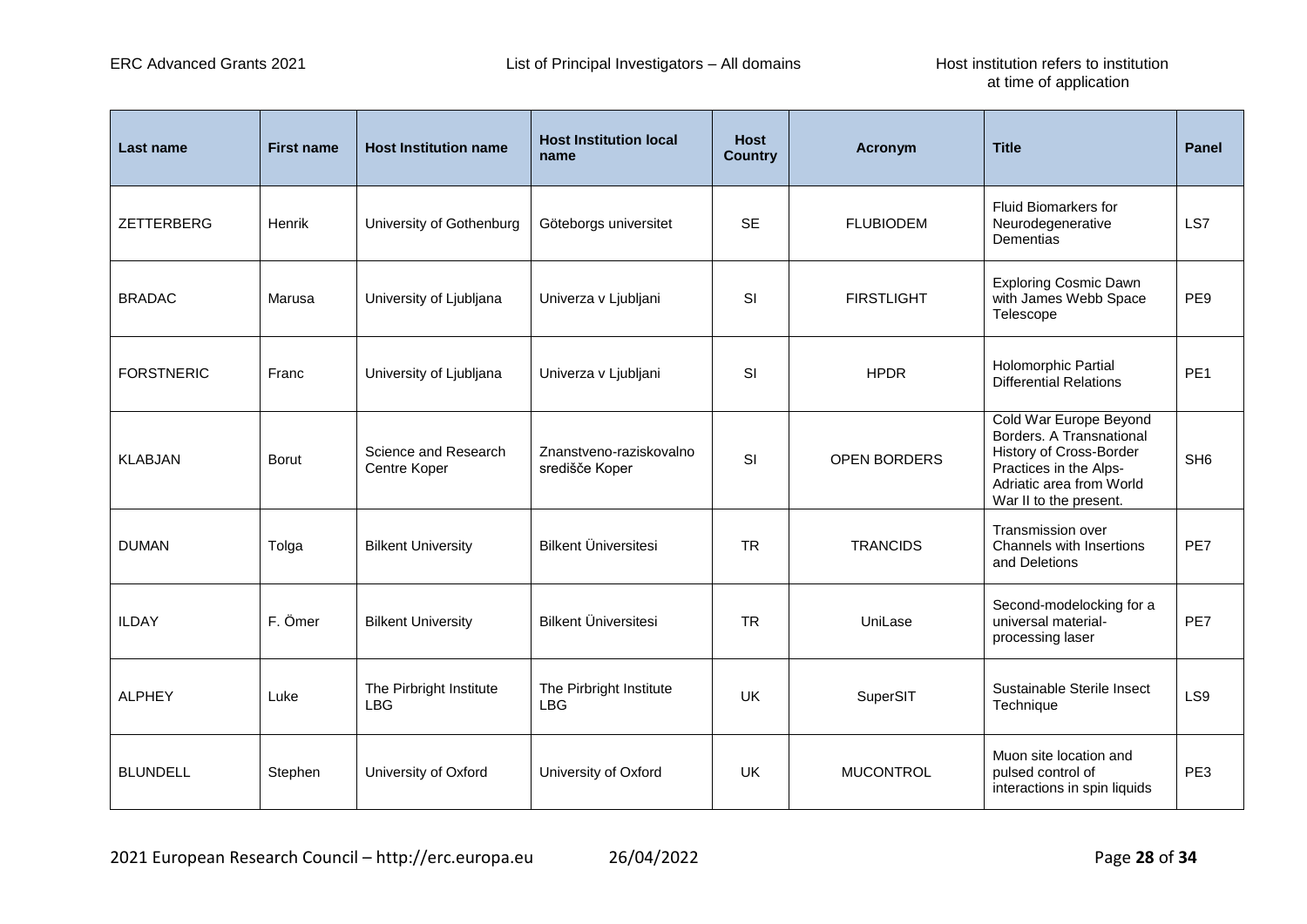| <b>Last name</b>   | <b>First name</b> | <b>Host Institution name</b>        | <b>Host Institution local</b><br>name | <b>Host</b><br><b>Country</b> | Acronym          | <b>Title</b>                                                              | <b>Panel</b>    |
|--------------------|-------------------|-------------------------------------|---------------------------------------|-------------------------------|------------------|---------------------------------------------------------------------------|-----------------|
| <b>BORG</b>        | Barbara E.        | University of Exeter                | University of Exeter                  | <b>UK</b>                     | <b>IN-ROME</b>   | The INscribed city: urban<br>structures and interaction in<br><b>ROME</b> | SH <sub>6</sub> |
| <b>BOULTON</b>     | Simon             | The Francis Crick<br>Institute      | The Francis Crick Institute           | UK                            | ChrEndProt       | Chromosome end<br>protection in stem cells and<br>development             | LS <sub>1</sub> |
| <b>BOWEN</b>       | Chris             | University of Bath                  | University of Bath                    | UK                            | ProSPECT         | Processing of Smart Porous<br>Electro-Ceramic<br><b>Transducers</b>       | <b>PE11</b>     |
| <b>BROCKINGTON</b> | Dan               | The University of<br>Sheffield      | The University of Sheffield           | <b>UK</b>                     | <b>CONDJUST</b>  | <b>Conservation Data Justice</b>                                          | SH <sub>7</sub> |
| CARANDINI          | Matteo            | <b>University College</b><br>London | University College London             | UK.                           | MEGANEURO        | Coding and wiring in a<br>million cortical neurons                        | LS <sub>5</sub> |
| <b>CASIRAGHI</b>   | Cinzia            | The University of<br>Manchester     | The University of<br>Manchester       | UK                            | 2DROP            | 2D cRystals On a Puddle                                                   | PE8             |
| <b>COHN</b>        | Samuel            | University of Glasgow               | University of Glasgow                 | <b>UK</b>                     | ARTandINEQUALITY | Art and Inequality in the<br>Post-Black Death Century                     | SH <sub>6</sub> |
| <b>CORNISH</b>     | Simon             | <b>Durham University</b>            | <b>Durham University</b>              | <b>UK</b>                     | SimPoMol         | <b>Quantum Simulation with</b><br><b>Ultracold Polar Molecules</b>        | PE <sub>2</sub> |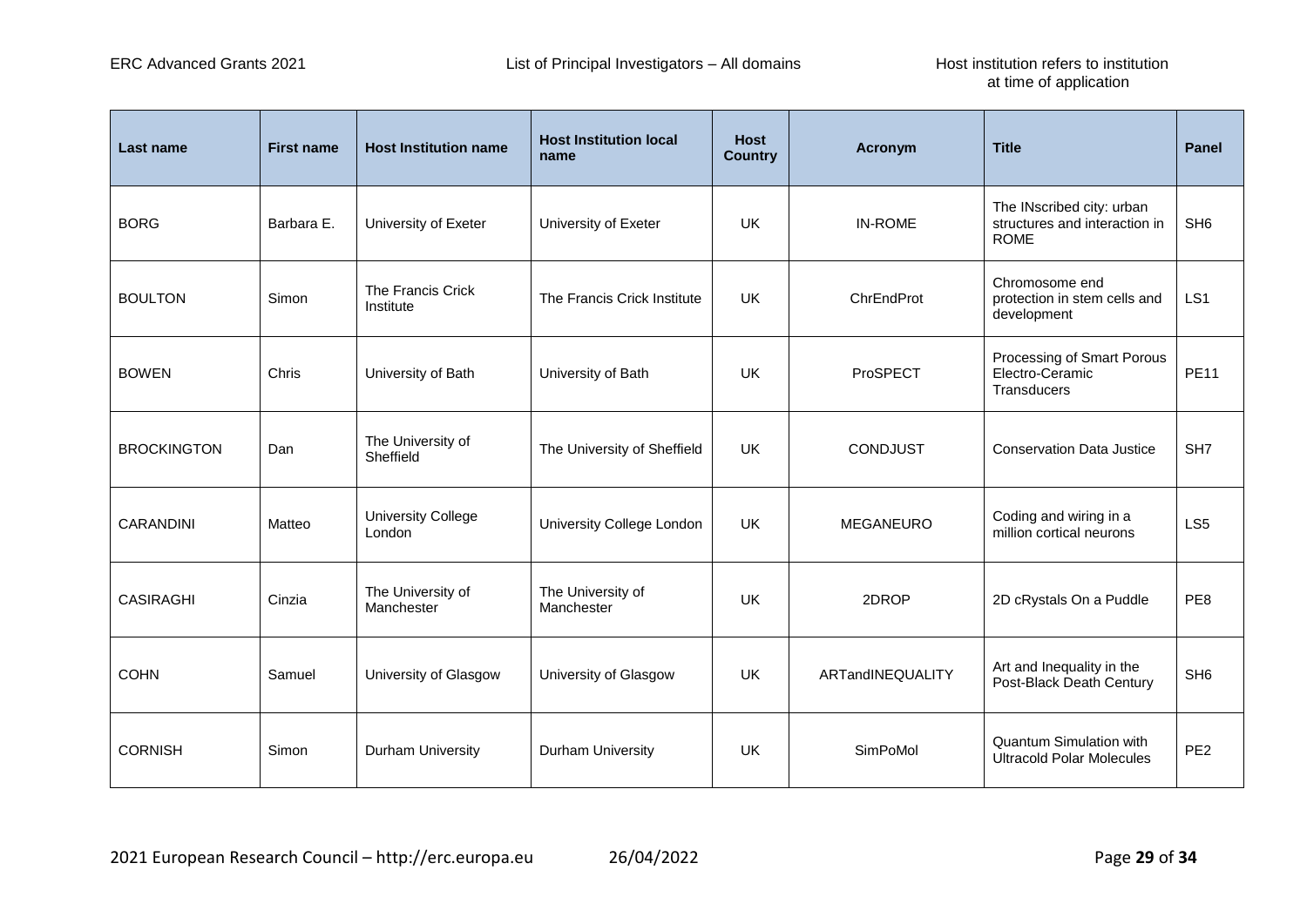| Last name        | <b>First name</b> | <b>Host Institution name</b>        | <b>Host Institution local</b><br>name | <b>Host</b><br><b>Country</b> | <b>Acronym</b>    | <b>Title</b>                                                                                                               | <b>Panel</b>    |
|------------------|-------------------|-------------------------------------|---------------------------------------|-------------------------------|-------------------|----------------------------------------------------------------------------------------------------------------------------|-----------------|
| <b>DAWAR</b>     | Anuj              | University of Cambridge             | University of Cambridge               | UK.                           | LimSymm           | Limits of Symmetric<br>Computation                                                                                         | PE <sub>6</sub> |
| DE PAULA         | Aureo             | <b>University College</b><br>London | University College London             | UK                            | <b>FIRMMETRIX</b> | Econometrics for the Firm                                                                                                  | SH <sub>1</sub> |
| <b>DESHPANDE</b> | Vikram            | University of Cambridge             | University of Cambridge               | UK                            | <b>GLAMM</b>      | Graph-based Learning and<br>design of Advanced<br><b>Mechanical Metamaterials</b>                                          | <b>PE11</b>     |
| <b>DILLON</b>    | Emma              | King's College London               | King's College London                 | UK                            | <b>MUSLIVE</b>    | Musical Lives: Towards an<br>Historical Anthropology of<br>French Song, 1100-1300                                          | SH <sub>5</sub> |
| <b>DUCKETT</b>   | Simon             | University of York                  | University of York                    | UK                            | Magnify           | Creating the<br>hyperpolarization battery to<br>magnify NMR signals and<br>improve analysis                                | PE4             |
| <b>DUPREE</b>    | Paul              | University of Cambridge             | University of Cambridge               | UK                            | <b>EVOCATE</b>    | Function and evolution of<br>plant cell wall architecture<br>for sustainable technologies                                  | LS9             |
| <b>FULTON</b>    | Helen             | University of Bristol               | University of Bristol                 | UK                            | <b>MOWLIT</b>     | The Medieval March of<br>Wales, c. 1282-1550:<br><b>Mapping Literary</b><br>Geography in a British<br><b>Border Region</b> | SH <sub>5</sub> |
| <b>GAUNT</b>     | Matthew           | University of Cambridge             | University of Cambridge               | <b>UK</b>                     | ChemDecEpi        | A Chemical Synthesis<br>Approach towards<br>Decoding the<br>Epitranscriptome                                               | PE <sub>5</sub> |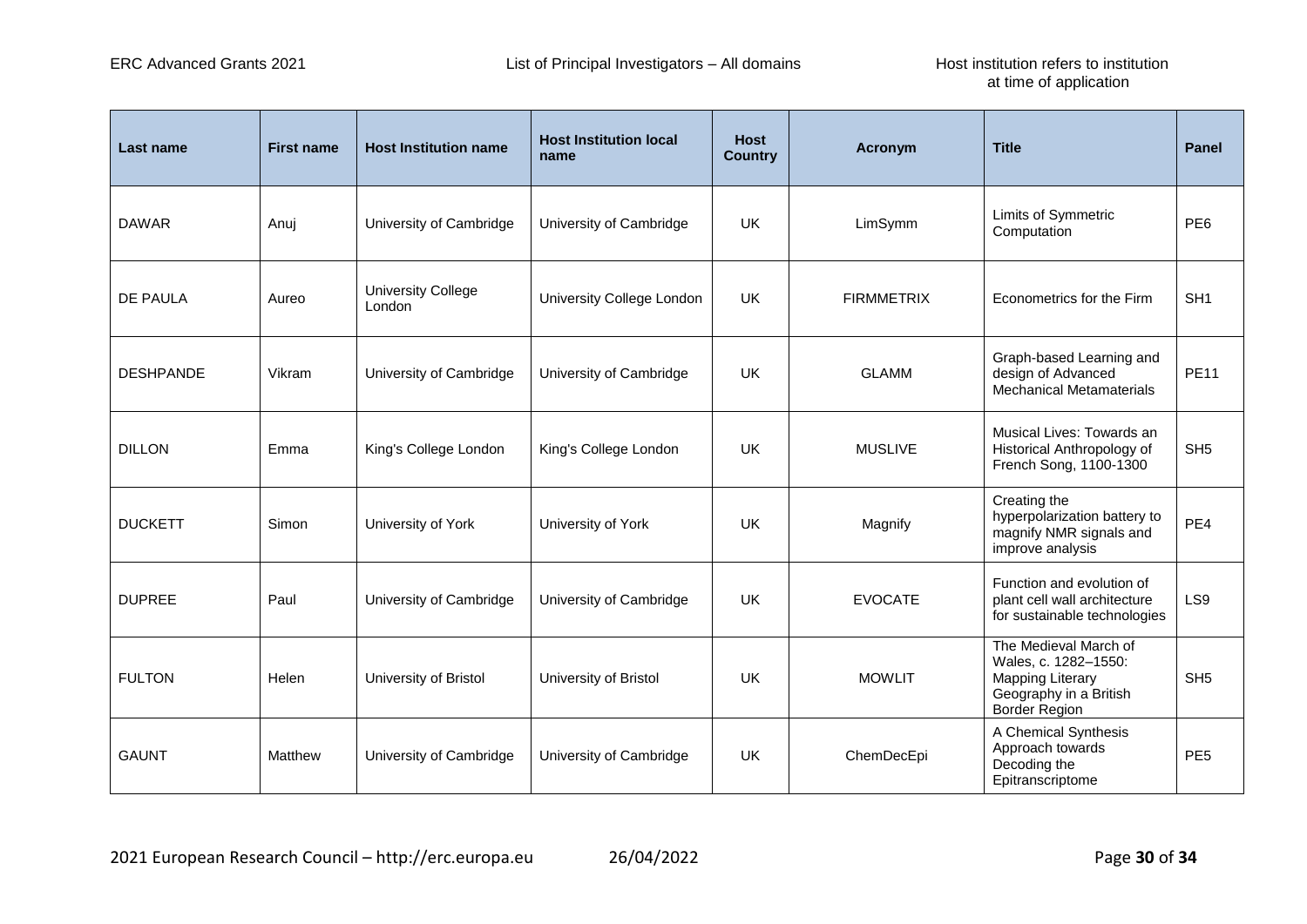| Last name        | <b>First name</b> | <b>Host Institution name</b>   | <b>Host Institution local</b><br>name | <b>Host</b><br><b>Country</b> | Acronym         | <b>Title</b>                                                                                                                                                                                      | <b>Panel</b>    |
|------------------|-------------------|--------------------------------|---------------------------------------|-------------------------------|-----------------|---------------------------------------------------------------------------------------------------------------------------------------------------------------------------------------------------|-----------------|
| <b>HATCHWELL</b> | <b>Ben</b>        | The University of<br>Sheffield | The University of Sheffield           | <b>UK</b>                     | <b>ReMCASA</b>  | Constraints on adaptation in<br>social animals: kin<br>recognition mechanisms<br>and the fitness<br>consequences of<br>discrimination rules                                                       | LS <sub>8</sub> |
| <b>HOGENHOUT</b> | Saskia            | John Innes Centre              | John Innes Centre                     | UK                            | SAP-ERASER      | <b>Targeted Protein</b><br>Degradation using SAP<br>effectors                                                                                                                                     | LS9             |
| <b>JAGO</b>      | Russell           | University of Bristol          | University of Bristol                 | <b>UK</b>                     | <b>PASSPORT</b> | PASSPORT: A novel<br>Physical Activity School-<br>Specific PORTfolio<br>intervention evaluated via a<br>stepped wedge design to<br>increase children's physical<br>activity at a population level | LS7             |
| <b>LAHIRI</b>    | Aditi             | University of Oxford           | University of Oxford                  | <b>UK</b>                     | Pertinacity     | Pertinacity in phonology:<br>Synchrony, diachrony,<br>processing, modelling                                                                                                                       | SH <sub>4</sub> |
| LEACH            | Richard           | University of Nottingham       | University of Nottingham              | UK                            | AI-SURF         | Al-enhanced integrated<br>surface metrology                                                                                                                                                       | PE8             |
| <b>LOADER</b>    | <b>Neil</b>       | Swansea University             | Swansea University                    | <b>UK</b>                     | QUERCUS         | Dating the Undateable -<br><b>Quantitative Environmental</b><br>Reconstruction and<br>Precision Chronology Using<br>Tree-ring Stable Isotopes                                                     | SH <sub>6</sub> |
| <b>MARKOWETZ</b> | Florian           | University of Cambridge        | University of Cambridge               | <b>UK</b>                     | cliniCIN        | Targeting the roots of<br>chromosomal instability in<br>cancer                                                                                                                                    | LS7             |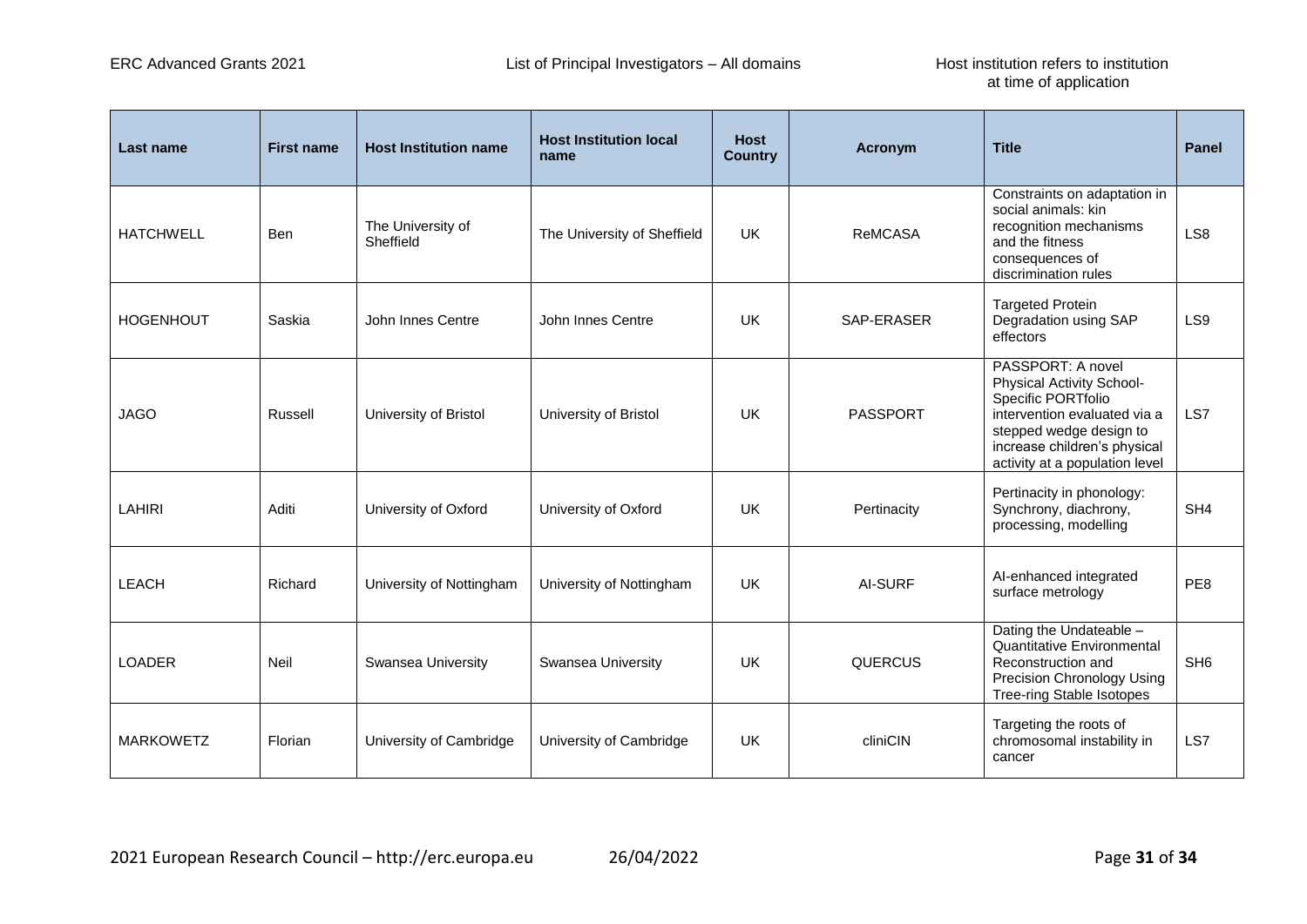| Last name                         | <b>First name</b> | <b>Host Institution name</b>                                  | <b>Host Institution local</b><br>name                         | <b>Host</b><br><b>Country</b> | Acronym              | <b>Title</b>                                                                                                        | <b>Panel</b>    |
|-----------------------------------|-------------------|---------------------------------------------------------------|---------------------------------------------------------------|-------------------------------|----------------------|---------------------------------------------------------------------------------------------------------------------|-----------------|
| <b>MORRIS</b>                     | Joanna            | University of Birmingham                                      | University of Birmingham                                      | UK                            | Recombinsight        | Discovery in Mammalian<br>Homologous<br>Recombination DNA Repair                                                    | LS <sub>1</sub> |
| <b>NAVEIRA</b><br><b>GARABATO</b> | Alberto           | University of<br>Southampton                                  | University of Southampton                                     | UK                            | PycnoGen             | Generation of the ocean's<br>permanent pycnocline in the<br>ice-covered Southern<br>Ocean                           | <b>PE10</b>     |
| PAARDEKOOPER                      | Sijme-Jan         | Queen Mary University<br>of London                            | Queen Mary University of<br>London                            | UK                            | <b>DUSTSPEC</b>      | Sizes Matter: The Dust Size<br><b>Distribution during Planet</b><br>Formation                                       | PE9             |
| <b>PANCOST</b>                    | Richard           | University of Bristol                                         | University of Bristol                                         | <b>UK</b>                     | <b>CERES</b>         | Climate, Energy and<br>Carbon in Ancient Earth<br>Systems                                                           | <b>PE10</b>     |
| <b>PENADES</b>                    | Jose              | Imperial College of<br>Science, Technology and<br>Medicine    | Imperial College of<br>Science, Technology and<br>Medicine    | UK                            | Lateral transduction | Establishing a new<br>paradigm in bacterial<br>evolution: chromosomal<br>hypermobility via lateral<br>transduction. | LS8             |
| <b>POPELIER</b>                   | Paul              | The University of<br>Manchester                               | The University of<br>Manchester                               | UK                            | <b>FFRONTIER</b>     | Time for a Step Change in<br>Force Field Design                                                                     | PE4             |
| <b>RAPHAEL</b>                    | Pierre            | University of Cambridge                                       | University of Cambridge                                       | UK                            | <b>SWAT</b>          | Singularities for Waves and<br><b>Turbulent flows</b>                                                               | PE <sub>1</sub> |
| <b>REIS</b>                       | Ricardo           | London School of<br><b>Economics and Political</b><br>Science | London School of<br><b>Economics and Political</b><br>Science | UK                            | <b>DISINF</b>        | The Distributional<br>Consequences of Inflation                                                                     | SH <sub>1</sub> |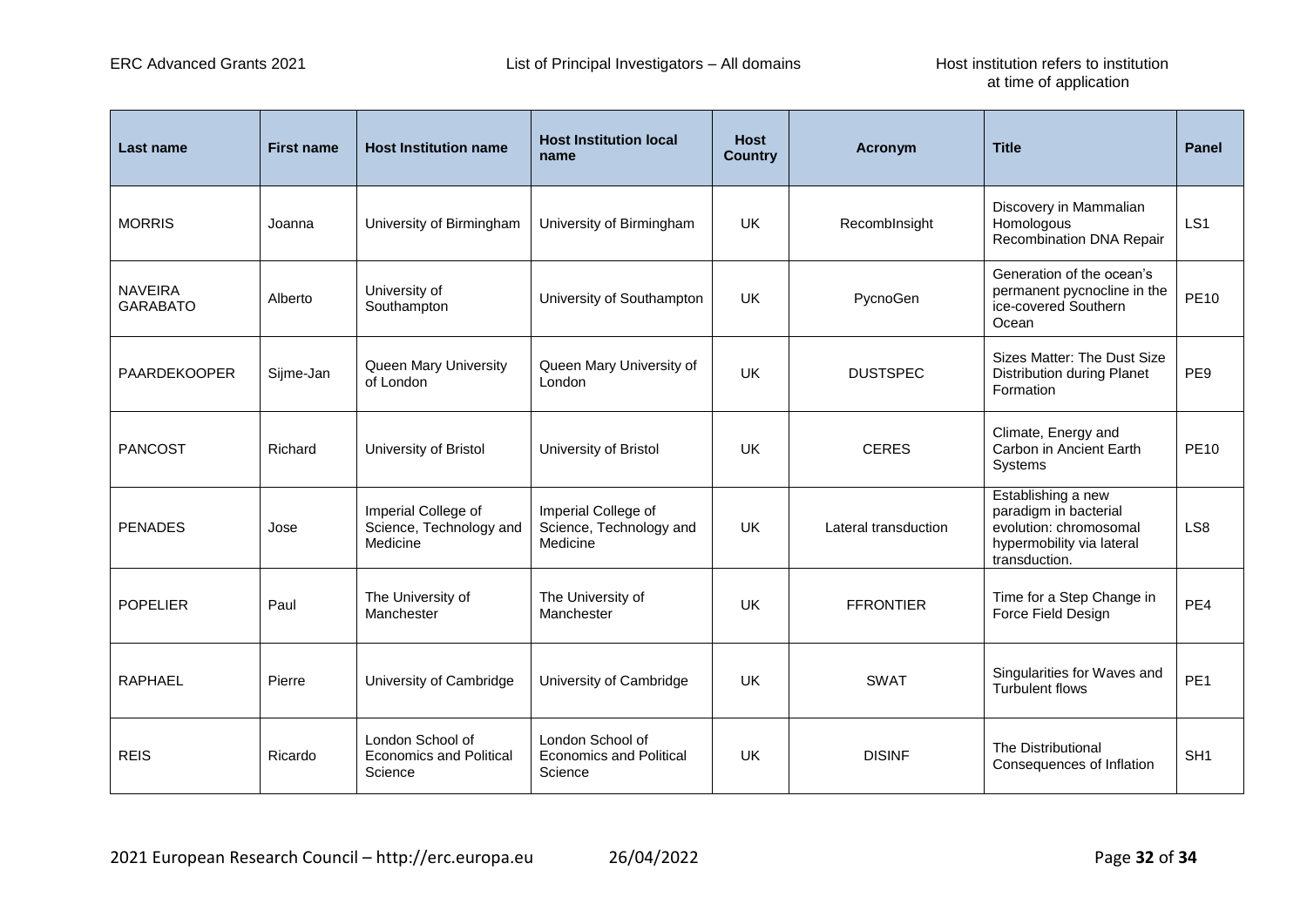| Last name                   | <b>First name</b> | <b>Host Institution name</b> | <b>Host Institution local</b><br>name | <b>Host</b><br><b>Country</b> | <b>Acronym</b>  | <b>Title</b>                                                                                                                                            | <b>Panel</b>    |
|-----------------------------|-------------------|------------------------------|---------------------------------------|-------------------------------|-----------------|---------------------------------------------------------------------------------------------------------------------------------------------------------|-----------------|
| <b>REISNER</b>              | Erwin             | University of Cambridge      | University of Cambridge               | <b>UK</b>                     | domino4chem     | Semi-biological Domino<br>Catalysis for Solar Chemical<br>Synthesis                                                                                     | PE4             |
| SALMERON-<br><b>SANCHEZ</b> | Manuel            | University of Glasgow        | University of Glasgow                 | UK                            | devise          | Engineered viscoelasticity<br>in regenerative<br>microenvironments                                                                                      | <b>PE11</b>     |
| <b>SEPULCHRE</b>            | Rodolphe          | University of Cambridge      | University of Cambridge               | UK.                           | SpikyControl    | Spiking Control Systems: an<br>algorithmic theory for<br>control design of physical<br>event-based systems                                              | PE7             |
| <b>SHELDON</b>              | <b>Ben</b>        | University of Oxford         | University of Oxford                  | <b>UK</b>                     | PHENOSCALE      | Evolutionary ecology of<br>phenological coadaptation<br>across scales                                                                                   | LS8             |
| <b>SMITH</b>                | Ivan              | University of Cambridge      | University of Cambridge               | <b>UK</b>                     | FloerPlus35     | Floer theory beyond Floer                                                                                                                               | PE <sub>1</sub> |
| <b>STOKES</b>               | Martin            | King's College London        | King's College London                 | UK                            | 1932MUSCON      | Beyond 1932: Rethinking<br>Musical Modernity in the<br>Middle East and North<br>Africa                                                                  | SH <sub>5</sub> |
| <b>TALBOT</b>               | <b>Nick</b>       | The Sainsbury<br>Laboratory  | The Sainsbury Laboratory              | UK                            | <b>SEPBLAST</b> | Determining the molecular<br>basis of septin-dependent<br>plant infection by the blast<br>fungus Magnaporthe oryzae                                     | LS9             |
| <b>TEWARI</b>               | Rita              | University of Nottingham     | University of Nottingham              | UK                            | PlasmoDiv       | Divide and Thrive:<br>Unravelling the<br>unconventional dynamics<br>and regulation of rapid cell<br>division during Plasmodium<br>male gamete formation | LS <sub>3</sub> |